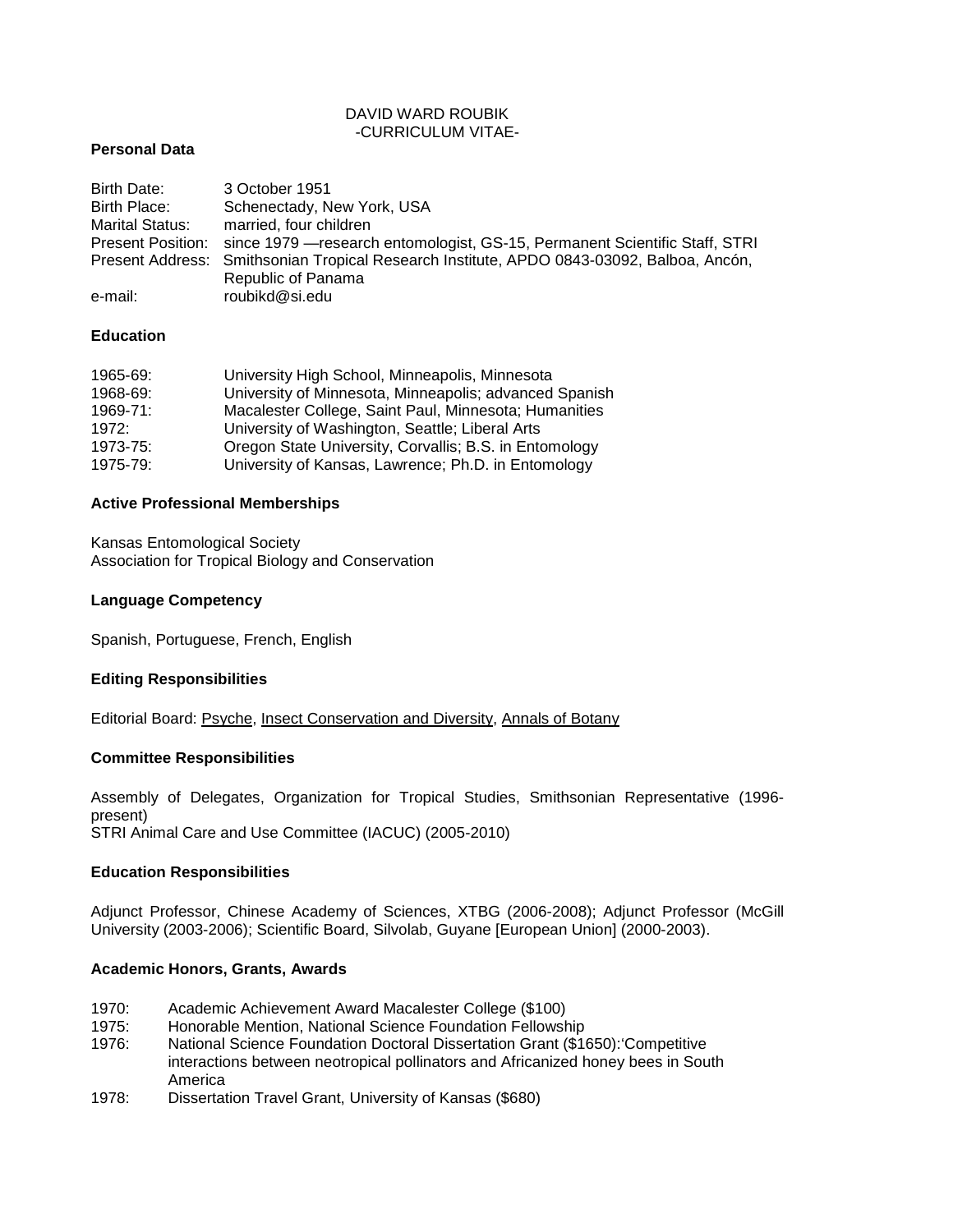| 1979-83: | Scholarly Studies Grants (2), Smithsonian Institution (\$111,529): 'Biology of invading<br>Africanized honey bees in Panama: Ecological impact on pollinators and plants'                                                                    |
|----------|----------------------------------------------------------------------------------------------------------------------------------------------------------------------------------------------------------------------------------------------|
| 1980:    | Fluid Research Award, Smithsonian Institution (\$1852): 'Continuing study of native highly<br>social bees and African honey bees in French Guiana and the Amazon'                                                                            |
| 1982:    | Fluid Research Award, Smithsonian Institution (\$2,500): 'Study of the bee fauna of<br>Malagasy and Equatorial Africa (declined)                                                                                                             |
| 1983:    | Republic of Panama, Institute of Agrarian Research and USAID (\$19,945): 'Study of floral<br>resource use by the honey bee in Panama'                                                                                                        |
| 1983:    | Walcott Botanical Endowment of Smithsonian Institution (\$18,000): 'Pollen and spores of<br>Barro Colorado Island, Panama'                                                                                                                   |
| 1983:    | Foreign Currency Program (PL-480), Smithsonian Institution (\$6,000): Participation in the<br>centenary symposium of the Bombay Natural History Society                                                                                      |
| 1984:    | Walcott Botanical Endowment of Smithsonian Institution (\$8,000): 'The pollen diet of the<br>African honey bee in Panama'                                                                                                                    |
| 1984:    | Research Opportunities Award, Smithsonian Institution (\$4,000): 'Study of the bee fauna<br>and plant-pollinator relationships of Madagascar' (declined)                                                                                     |
| 1985:    | Research Opportunities Award, Smithsonian Institution (\$4,000): 'Social behavior and<br>diversity of stingless bees in Panama- with Dr. Marinus J. Sommeijer, University of                                                                 |
| 1986:    | Utrecht (May-July), and Professor J.M.F. Camargo, Universidade de São Paulo (August)<br>Scholarly Studies Grant, Smithsonian Institution (\$12,000): 'Diet specialization in the<br>highly eusocial bees'                                    |
| 1987:    | Directorate of International Activities, Smithsonian Institution: (\$3,000): Collaborative<br>study of native and Africanized honeybees and pollen flora at two Mexican Biosphere<br>reserves and Panama                                     |
| 1987:    | Scholarly Studies Grant, Smithsonian Institution: (\$56,000): 'Bee biology in two Mexican<br>Biosphere Reserves: Combined Basic Research and Monitoring of Africanized honey bee                                                             |
| 1989:    | impact' (with R. McGinley, USNM)<br>Research Opportunities Fund, Smithsonian Institution (\$2,500): Research on Africanized<br>bees and native bees in French Guiana and Brazil                                                              |
| 1990:    | Research Opportunities Fund, Smithsonian Institution (\$2,500): Participation in the V<br>International Congress of Ecology, Yokohama, Japan                                                                                                 |
| 1994:    | Research Opportunities Fund, Smithsonian Institution (\$2,000): Research on pollination<br>by African honeybees and native bees in French Guiana                                                                                             |
| 1995:    | 'Best Educational Natural History Film of the Year' Award for the "Beeman" Film of<br>Oxford Scientific Films-National Geographic (Awarded at the International Wildlife Film<br>Festival, Tokyo)                                            |
| 1996:    | Mellon Foundation Grant (\$48,000) 'Palynology of a tropical cloud forest (Fortuna,<br>Panama)'                                                                                                                                              |
| 1998:    | Research Opportunities Fund (\$2,500) studies of feral honey bees in Australia                                                                                                                                                               |
| 2000:    | Research Opportunities Fund (\$2,000) studies of African honey bee impact in French<br>Guiana                                                                                                                                                |
| 2006-08  | Member, Chinese Academy of Sciences, Adjunct Professor (Xishuangbanna Tropical<br>Botanical Garden-Yunnan);<br>Session Chairman: 'Dissemination of scientific knowledge for biodiversity conservation"                                       |
|          | 50th Anniversary Symposium of XTBG                                                                                                                                                                                                           |
| 2008:    | IABIN (\$15,000) databasing of the Roubik Neotropical bee collection                                                                                                                                                                         |
| 2009:    | SENACYT (\$5000) illustrated guide and biology of 215 Neotropical bees                                                                                                                                                                       |
| 2009:    | SENACYT (\$45,000) Automontage photomicrograph system for STRI                                                                                                                                                                               |
| 2010:    | Chinese Academy of Sciences, Key Laboratory of Tropical Forest Ecology grant: 'Forest<br>pollinator dynamics and ecology: social and solitary bees' (\$10,000/year, 3 years)                                                                 |
| 2010:    | BREAD proposal (Gates foundation and NSF) 'Increasing Food Production and Income<br>for Smallholder Farmers in East Africa through Innovations with Stingless Bee and Native<br>Bee Management and Conservation' (\$1.7 million, not funded) |
| 2016:    | WellcomeTrust (UK) pre-proposal submitted "Human Health and Pollinators under<br>Climate Change" (\$10.2 million, pending in April for full submission approval)                                                                             |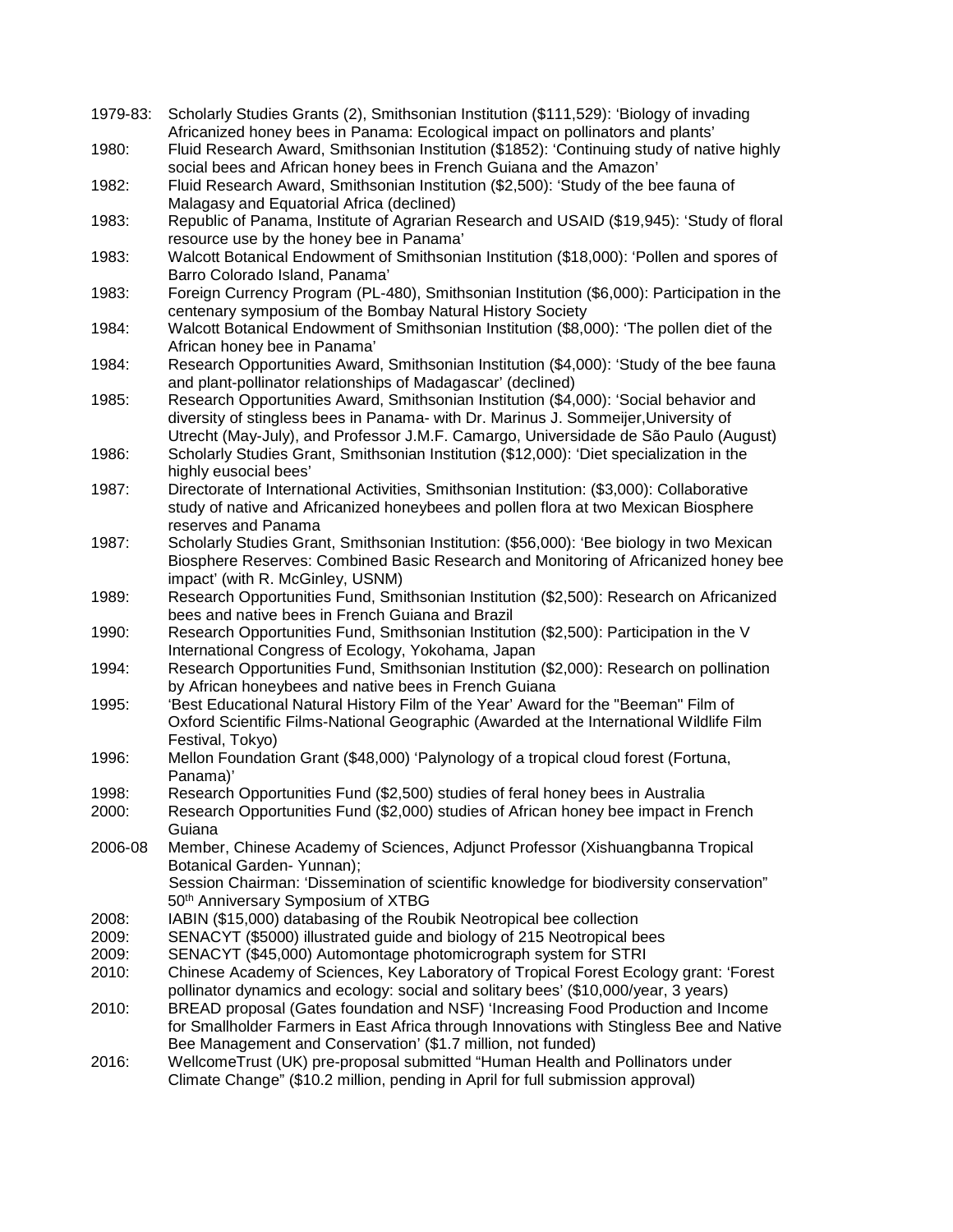- 2016: Pontífica Universidad Católica del Ecuador (PUCE) "Biodosel" [canopy biology studies at Yasuní Scientific Station] (\$10,440, within a 250K total, preliminary approval granted, pending full approval, May)
- Taxa: It has come to my attention that *Trigonisca roubiki* and *Meliponula roubiki* have been published (Neotropical and African meliponines), *Euglossa roubiki*, along with the bee mite genus *Roubikia,* and mutillid wasps, *P. roubiki*, in the Neotropics…

# **Research and Professional Experience**

| 1967-68: | Insect systematics studies-supervised by Dr. K. C. Kim, University of Minnesota             |
|----------|---------------------------------------------------------------------------------------------|
| 1971:    | Insect ecology studies and collection, Associated Colleges of the Midwest program           |
|          | for tropical biology, San Jose, Costa Rica                                                  |
| 1972:    | Insect distribution studies and collection, independent study, Macalaster College,          |
|          | Panama, Colombia, Venezuela, Peru, Ecuador                                                  |
| 1972:    | Participant, International Biological Project, University of Washington                     |
| 1973:    | Assistant to the Curator, Oregon State University Entomological Museum                      |
| 1973:    | Feeding ecology of aquatic macroinvertebrates: laboratory and field studies                 |
|          | prepared for Dr. N. H. Anderson, Oregon State University                                    |
| 1974-75: | Field assistant to Dr. P. O. Ritcher, Oregon State University: Population dynamics          |
|          | of the alfalfa weevil and collection of scarabaeoid beetle larvae                           |
| 1974-75: | Population genetics and ecology of the flour beetle Tribolium castaneum :                   |
|          | laboratory studies prepared for Dr. P. S. Dawson, Oregon State University                   |
| 1975-76: | Research Assistant, State Biological Survey of Kansas: Taxonomy and collection              |
|          | of aquatic beetles                                                                          |
| 1976-77: | Research Assistant, University of Kansas: Population biology of the Africanized             |
|          | Honey bee in Brazil, Venezuela and French Guiana- Dr. O. R. Taylor, KU                      |
| 1976:    | Apicultural consultant: Venezuelan Ministry of Agriculture, Caracas                         |
| 1977-78: | Teaching Assistant, University of Kansas, general and honors biology                        |
| 1978:    | Studies of bee foraging behavior in Costa Rica                                              |
| 1979-    | Staff Entomologist, Smithsonian Tropical Research Institute, Balboa, Panama                 |
| 1981:    | Visiting Scientist at INPA, Manaus, Brazil and continuing study of bees in French Guiana    |
| 1982:    | Visiting Scientist at Emiliano Goeldi Museum, Belem, Brazil, and the University of          |
|          | Maranhão, São Luis, Brazil, and continuing study of bees in French Guiana                   |
| 1983:    | Visiting Scientist: Hokkaido University, Japan; Chiang Mai University, Thailand; Bombay     |
|          | Natural History Society, India; French Institute, Pondichery, India; Wau Ecology Institute, |
|          | Papua New Guinea; Sumatra Nature Study, Padang, Sumatra                                     |
|          | Instructor: Organization for Tropical Studies field program, Costa Rica                     |
| 1983:    |                                                                                             |
| 1984:    | Instructor: Tropical Field Ecology Course, University of Panama and STRI                    |
| 1984:    | visiting Scientist: Kyoto University, Japan                                                 |
| 1985:    | Workshop on the bees of Mexico, Chamela Reserve, Mexico                                     |
| 1986:    | Workshop on the bees of Mexico, Sian Ka'an Biosphere Reserve, Mexico                        |
| 1986:    | field studies: Amacayacu National Park, Amazonas, Colombia                                  |
| 1987:    | Field studies on the diet of a pan-neotropical stingless bee: Yucatan, Mexico               |
| 1985-87: | visiting Staff Scientist: National Museum of Natural History, Washington                    |
| 1988:    | Field studies on native bees, Africanized honey bees and pollination, Yucatan               |
| 1989:    | visiting Curator, Goeldi Museum, BelŽm, Brazil (Apoidea)                                    |
| 1989:    | field studies on competitive interactions of Africanized honey bees, French Guiana          |
| 1989:    | Instructor, Biology of Mexican bees workshop, Chamela Reserve, Jalisco                      |
| 1989:    | Field studies on native bees and Africanized honey bees in Yucat‡n, Mexico                  |
| 1989:    | Visiting Professor, Catholic University of Valpara'so, Chile                                |
| 1990:    | Instructor, Biology of Mexican Bees workshop, Hermosillo, Mexico                            |
| 1990:    | Visiting Professor, Andhra Pradesh University, Waltair, India                               |
| 1990:    | Visiting Curator, National Museum of Brunei Darussalam, Brunei                              |
| 1990:    | Field studies on Japanese honey bees, Kyoto, Japan                                          |
| 1990:    | Field studies on native bees in Brunei, Borneo                                              |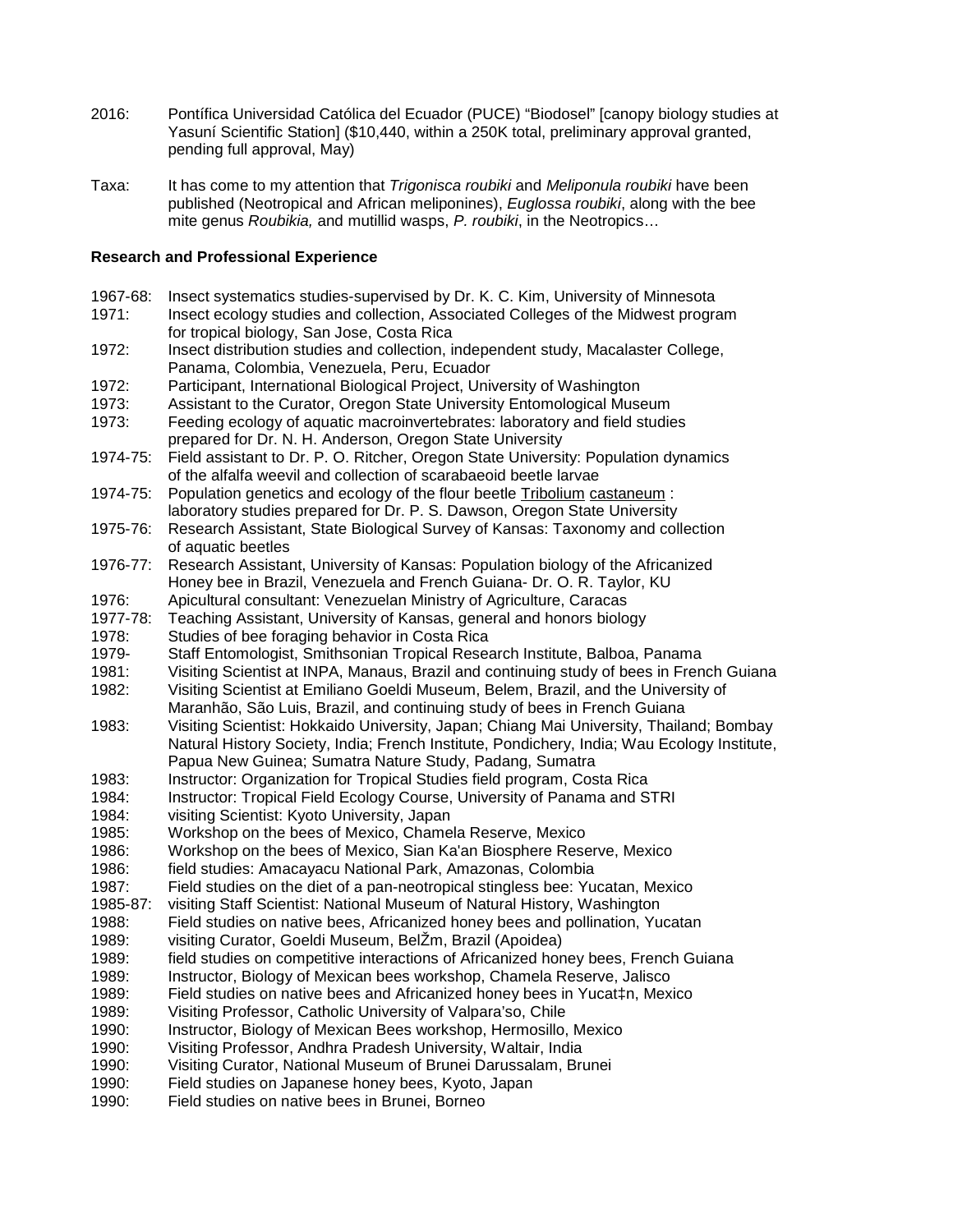- 1990: Visiting Curator, American Museum of Natural History
- 1990: Visiting Curator, National University of Singapore, Entomology
- 1990: Visiting Curator, National Entomological Institute, Santiago, Chile<br>1990: Consultant Regional Meliponiculture Project Heredia Costa Rica
- 1990: Consultant, Regional Meliponiculture Project, Heredia, Costa Rica
- 1990: field studies on native bees and honey bees, Chile
- 1991: Instructor, advanced course in Hymenoptera, National Institute of Biodiversity, Costa Rica
- 1991: Visiting Curator, National Institute of Biodiversity, Costa Rica<br>1991: field studies on stingless bees, native bees and Africanized h
- field studies on stingless bees, native bees and Africanized honey bees, Yucatan, Mexico
- 1991: Visiting Curator, Snow Entomological Museum, University of Kansas
- 1991: Visiting Curator, Catholic University of Ecuador, Quito, Entomology
- 1991: Visiting Curator, Brunei Museum
- 1991: Participant, Brunei Rainforest Project
- 1992: Instructor, advanced topics in plant systematics and ecology, Univ. Puerto Rico
- 1992: Visiting Curator, Catholic University of Ecuador, Quito, Entomology
- 1992-93 Visiting Scientist and Curator, Bee Biology and Systematics Laboratory, Utah State Univ.
- 1993: Field studies in Gabon, W. Africa
- 1993: Visiting Curator, Kenya Museums, Nairobi
- 1993: Field studies using canopy access system, Sarawak, Malaysia
- Visiting Curator, N. Kempff Mercado Museum of Natural History; National Institute of Studies on Flora and Fauna, Bolivia
- 1994: Field studies in Bolivia
- 1995: Field studies using canopy access system, Sarawak, Malaysia
- 1995: Field studies in Venezuelan Andes and Amazon
- Visiting Curator, Forest Sciences Institute, Univ. of the Andes, Merida, Venezuela
- 1995: Visiting Curator, University of Maracay, Agricultural Institute, Venezuela
- 1995: Field studies on pollination and bees, Makandé Research Station, Gabon (project on forest Biology with Univ. Rennes, France)
- 1996: Instructor, Organization for Tropical Studies, Costa Rica (in Spanish)
- 1996: Visiting Curator, University of Costa Rica, Entomological Museum, San Jose
- Field studies on pollination and bees, Makande Research Station, Gabon (project on forest biology with Univ. Rennes, France)
- 1996: Field studies on honey making bees and wasps in the Bolivian Andes<br>1997: Study of coffee pollination by forest reserves in western Panama
- Study of coffee pollination by forest reserves in western Panama
- 1997: Laboratory and field studies of palynology in the Fortuna cloud forest reserve, Panama
- 1997: Field studies on canopy foraging and bees, Lambir Hills Field Station, Sarawak<br>1997: Visiting professor, Kyoto University, Japan
- Visiting professor, Kyoto University, Japan
- 1997: Visiting Curator, Brunei Museum
- 1997: Studies of *Bixa* pollination ecology, Costa Rica
- Studies of avocado pollinators: Mexico (Michoacan)
- 1998: Laboratory and field studies of palynology in the Fortuna cloud forest reserve, Panama
- 1998: Studies on avocado pollinators: Mexico (Veracruz)<br>1998: Studies on pollination of achiote *(Bixa orellana*): Co
- Studies on pollination of achiote *(Bixa orellana)*: Costa Rica
- 1998: Studies on bees and pollination ecology in the Yasuní reserve, Ecuador
- 1998: Workshop on the conservation and sustainable use of pollinators in agriculture, with emphasis on Bees, São Paulo, Brazil
- 1998: Visiting curator, Pontifical University of Ecuador, Quito
- 1998: Studies on native bees and pollination ecology in the Yasuni reserve, Ecuador (November)
- 1998: Studies of *Bixa* pollination ecology, Costa Rica
- 1999: Participant, Gordon Conference on Floral Scents, Oxford University<br>1999: Laboratory and field studies of palynology in the Fortuna cloud fores
- Laboratory and field studies of palynology in the Fortuna cloud forest reserve, Panama
- 1999: Studies on avocado pollination: California
- Studies on native bees in Java, Bali, Lombok, Indonesia
- 1999: Visiting Scientist, University of Bonn, Germany
- 1999: Workshop on 'Declines in pollinators' National Center for Ecological Analysis and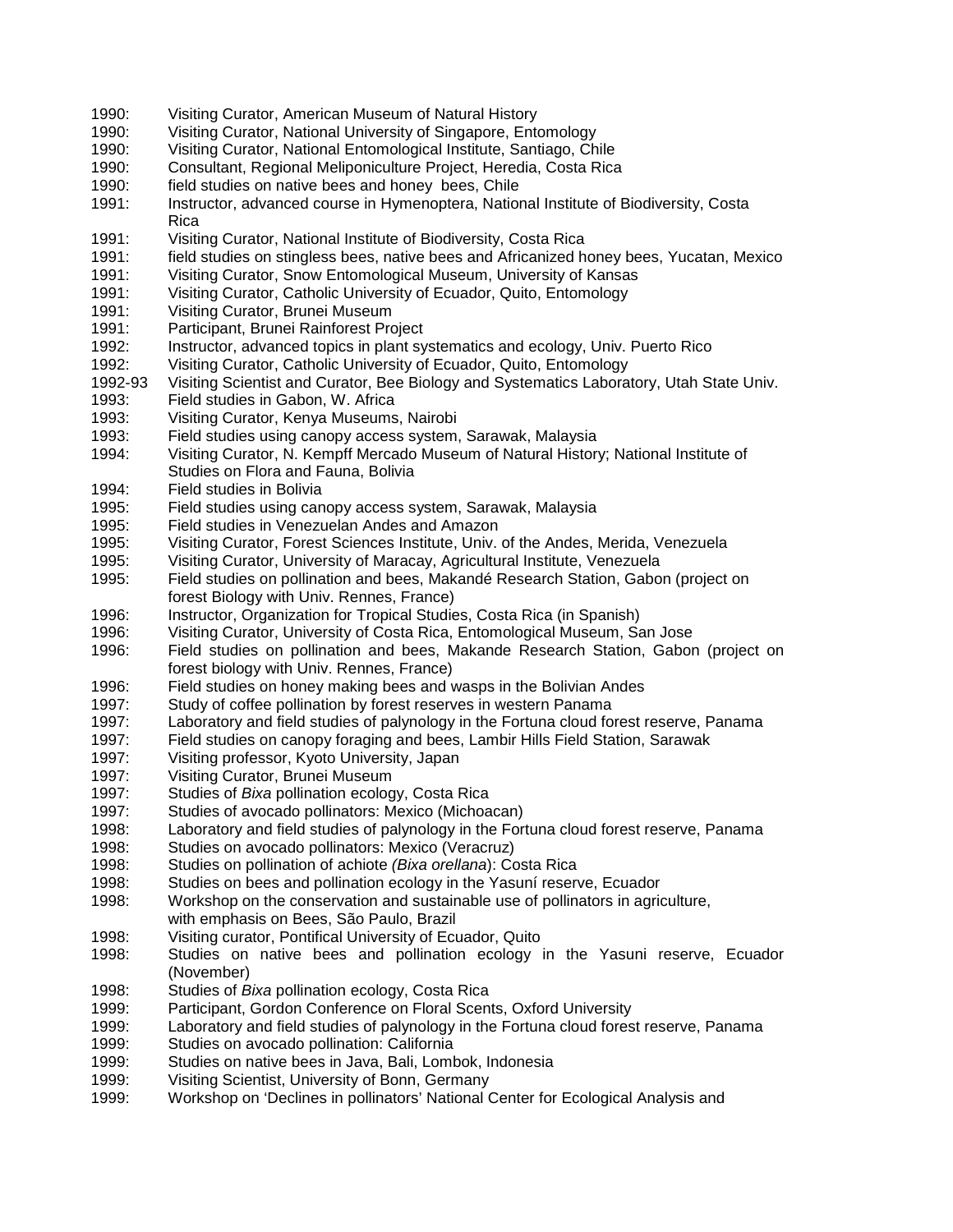| Consultant, Introduction of tropical stingless bees to Japanese Greenhouses for<br>pollination, Tajima Foods, Japan<br>Studies of pollen viability, pollination ecology, native bees and African bees in Darien<br>(with A. Dafni, Univ. Haifa, S. Sakai, Kyoto Univ.)<br>Visiting Curator, Embrapa, Belém, Brazil<br>Visiting Curator, USNM.<br>Participant, workshop on genetic conservation in managed Amazonian forests, Belem,<br><b>Brazil</b><br>Studies on native bees and African honey bees in French Guiana<br>Preliminary studies on coffee pollination and habitat conservation, Costa Rica and W.<br>Panama<br>Studies on pollination ecology of Bixa in Costa Rica (CATIE)<br>Studies on maximum coffee pollination potential by African and native bees in W.<br>Panama<br>Studies on euglossine species/individual community structure, Yasuni Reserve, Ecuador<br>Studies on euglossine species/individual community structure, central Panama<br>Studies on native bee, African honey bee pollination of Hybanthus, BCNM, Panama<br>Visiting Curator, Noel Kempff Mercado Natural History Museum, Santa Cruz, Bolivia<br>Consultant, native bees used by rural communities in Bolivia<br>Studies on euglossine species/individual community structure, French Guiana<br>Studies on population biology of trap-nesting solitary bees in the Sian Ka'An Biosphere<br>Reserve, Yucatan Peninsula, Mexico |
|--------------------------------------------------------------------------------------------------------------------------------------------------------------------------------------------------------------------------------------------------------------------------------------------------------------------------------------------------------------------------------------------------------------------------------------------------------------------------------------------------------------------------------------------------------------------------------------------------------------------------------------------------------------------------------------------------------------------------------------------------------------------------------------------------------------------------------------------------------------------------------------------------------------------------------------------------------------------------------------------------------------------------------------------------------------------------------------------------------------------------------------------------------------------------------------------------------------------------------------------------------------------------------------------------------------------------------------------------------------------------------------------------------------------------|
|                                                                                                                                                                                                                                                                                                                                                                                                                                                                                                                                                                                                                                                                                                                                                                                                                                                                                                                                                                                                                                                                                                                                                                                                                                                                                                                                                                                                                          |
|                                                                                                                                                                                                                                                                                                                                                                                                                                                                                                                                                                                                                                                                                                                                                                                                                                                                                                                                                                                                                                                                                                                                                                                                                                                                                                                                                                                                                          |
|                                                                                                                                                                                                                                                                                                                                                                                                                                                                                                                                                                                                                                                                                                                                                                                                                                                                                                                                                                                                                                                                                                                                                                                                                                                                                                                                                                                                                          |
|                                                                                                                                                                                                                                                                                                                                                                                                                                                                                                                                                                                                                                                                                                                                                                                                                                                                                                                                                                                                                                                                                                                                                                                                                                                                                                                                                                                                                          |
|                                                                                                                                                                                                                                                                                                                                                                                                                                                                                                                                                                                                                                                                                                                                                                                                                                                                                                                                                                                                                                                                                                                                                                                                                                                                                                                                                                                                                          |
|                                                                                                                                                                                                                                                                                                                                                                                                                                                                                                                                                                                                                                                                                                                                                                                                                                                                                                                                                                                                                                                                                                                                                                                                                                                                                                                                                                                                                          |
|                                                                                                                                                                                                                                                                                                                                                                                                                                                                                                                                                                                                                                                                                                                                                                                                                                                                                                                                                                                                                                                                                                                                                                                                                                                                                                                                                                                                                          |
|                                                                                                                                                                                                                                                                                                                                                                                                                                                                                                                                                                                                                                                                                                                                                                                                                                                                                                                                                                                                                                                                                                                                                                                                                                                                                                                                                                                                                          |
|                                                                                                                                                                                                                                                                                                                                                                                                                                                                                                                                                                                                                                                                                                                                                                                                                                                                                                                                                                                                                                                                                                                                                                                                                                                                                                                                                                                                                          |
|                                                                                                                                                                                                                                                                                                                                                                                                                                                                                                                                                                                                                                                                                                                                                                                                                                                                                                                                                                                                                                                                                                                                                                                                                                                                                                                                                                                                                          |
|                                                                                                                                                                                                                                                                                                                                                                                                                                                                                                                                                                                                                                                                                                                                                                                                                                                                                                                                                                                                                                                                                                                                                                                                                                                                                                                                                                                                                          |
|                                                                                                                                                                                                                                                                                                                                                                                                                                                                                                                                                                                                                                                                                                                                                                                                                                                                                                                                                                                                                                                                                                                                                                                                                                                                                                                                                                                                                          |
|                                                                                                                                                                                                                                                                                                                                                                                                                                                                                                                                                                                                                                                                                                                                                                                                                                                                                                                                                                                                                                                                                                                                                                                                                                                                                                                                                                                                                          |
|                                                                                                                                                                                                                                                                                                                                                                                                                                                                                                                                                                                                                                                                                                                                                                                                                                                                                                                                                                                                                                                                                                                                                                                                                                                                                                                                                                                                                          |
|                                                                                                                                                                                                                                                                                                                                                                                                                                                                                                                                                                                                                                                                                                                                                                                                                                                                                                                                                                                                                                                                                                                                                                                                                                                                                                                                                                                                                          |
|                                                                                                                                                                                                                                                                                                                                                                                                                                                                                                                                                                                                                                                                                                                                                                                                                                                                                                                                                                                                                                                                                                                                                                                                                                                                                                                                                                                                                          |
|                                                                                                                                                                                                                                                                                                                                                                                                                                                                                                                                                                                                                                                                                                                                                                                                                                                                                                                                                                                                                                                                                                                                                                                                                                                                                                                                                                                                                          |
|                                                                                                                                                                                                                                                                                                                                                                                                                                                                                                                                                                                                                                                                                                                                                                                                                                                                                                                                                                                                                                                                                                                                                                                                                                                                                                                                                                                                                          |
|                                                                                                                                                                                                                                                                                                                                                                                                                                                                                                                                                                                                                                                                                                                                                                                                                                                                                                                                                                                                                                                                                                                                                                                                                                                                                                                                                                                                                          |
|                                                                                                                                                                                                                                                                                                                                                                                                                                                                                                                                                                                                                                                                                                                                                                                                                                                                                                                                                                                                                                                                                                                                                                                                                                                                                                                                                                                                                          |
|                                                                                                                                                                                                                                                                                                                                                                                                                                                                                                                                                                                                                                                                                                                                                                                                                                                                                                                                                                                                                                                                                                                                                                                                                                                                                                                                                                                                                          |
|                                                                                                                                                                                                                                                                                                                                                                                                                                                                                                                                                                                                                                                                                                                                                                                                                                                                                                                                                                                                                                                                                                                                                                                                                                                                                                                                                                                                                          |
|                                                                                                                                                                                                                                                                                                                                                                                                                                                                                                                                                                                                                                                                                                                                                                                                                                                                                                                                                                                                                                                                                                                                                                                                                                                                                                                                                                                                                          |
|                                                                                                                                                                                                                                                                                                                                                                                                                                                                                                                                                                                                                                                                                                                                                                                                                                                                                                                                                                                                                                                                                                                                                                                                                                                                                                                                                                                                                          |
| Studies of native bees and meliponiculture in Bolivia (March and September; N. La Paz                                                                                                                                                                                                                                                                                                                                                                                                                                                                                                                                                                                                                                                                                                                                                                                                                                                                                                                                                                                                                                                                                                                                                                                                                                                                                                                                    |
| Province, Santa Cruz Province (Chaco) area, supported by Wildlife Conservation Society                                                                                                                                                                                                                                                                                                                                                                                                                                                                                                                                                                                                                                                                                                                                                                                                                                                                                                                                                                                                                                                                                                                                                                                                                                                                                                                                   |
| Visiting Curator, National Zoological Museum of Brazil, Rio de Janeiro                                                                                                                                                                                                                                                                                                                                                                                                                                                                                                                                                                                                                                                                                                                                                                                                                                                                                                                                                                                                                                                                                                                                                                                                                                                                                                                                                   |
|                                                                                                                                                                                                                                                                                                                                                                                                                                                                                                                                                                                                                                                                                                                                                                                                                                                                                                                                                                                                                                                                                                                                                                                                                                                                                                                                                                                                                          |
|                                                                                                                                                                                                                                                                                                                                                                                                                                                                                                                                                                                                                                                                                                                                                                                                                                                                                                                                                                                                                                                                                                                                                                                                                                                                                                                                                                                                                          |
| Studies on euglossine species/individual community structure, French Guiana                                                                                                                                                                                                                                                                                                                                                                                                                                                                                                                                                                                                                                                                                                                                                                                                                                                                                                                                                                                                                                                                                                                                                                                                                                                                                                                                              |
| Studies on coffee pollination in Rattanakiri Province, Cambodia                                                                                                                                                                                                                                                                                                                                                                                                                                                                                                                                                                                                                                                                                                                                                                                                                                                                                                                                                                                                                                                                                                                                                                                                                                                                                                                                                          |
| Native bee species richness in Cambodian forest preserves, supported by Wildlife                                                                                                                                                                                                                                                                                                                                                                                                                                                                                                                                                                                                                                                                                                                                                                                                                                                                                                                                                                                                                                                                                                                                                                                                                                                                                                                                         |
| <b>Conservation Society</b>                                                                                                                                                                                                                                                                                                                                                                                                                                                                                                                                                                                                                                                                                                                                                                                                                                                                                                                                                                                                                                                                                                                                                                                                                                                                                                                                                                                              |
| Studies on native bees in French Guiana                                                                                                                                                                                                                                                                                                                                                                                                                                                                                                                                                                                                                                                                                                                                                                                                                                                                                                                                                                                                                                                                                                                                                                                                                                                                                                                                                                                  |
| Studies on native honey-making bees and honey composition in Bolivia                                                                                                                                                                                                                                                                                                                                                                                                                                                                                                                                                                                                                                                                                                                                                                                                                                                                                                                                                                                                                                                                                                                                                                                                                                                                                                                                                     |
| Visiting Curator, PUCE (Quito, Ecuador), USNM.                                                                                                                                                                                                                                                                                                                                                                                                                                                                                                                                                                                                                                                                                                                                                                                                                                                                                                                                                                                                                                                                                                                                                                                                                                                                                                                                                                           |
| Visiting Scientist, University of Bonn (Apicultural and Bee Biology Institute) Germany                                                                                                                                                                                                                                                                                                                                                                                                                                                                                                                                                                                                                                                                                                                                                                                                                                                                                                                                                                                                                                                                                                                                                                                                                                                                                                                                   |
| Studies of native bees in the Maya reserve "Montes Azules" in Chiapas, Mexico                                                                                                                                                                                                                                                                                                                                                                                                                                                                                                                                                                                                                                                                                                                                                                                                                                                                                                                                                                                                                                                                                                                                                                                                                                                                                                                                            |
| Studies on pollination and fruit production of rambutan in Chiapas, Mexico, using hived                                                                                                                                                                                                                                                                                                                                                                                                                                                                                                                                                                                                                                                                                                                                                                                                                                                                                                                                                                                                                                                                                                                                                                                                                                                                                                                                  |
| stingless bee colonies (with M. Rincon, Univ. of Chiapas)                                                                                                                                                                                                                                                                                                                                                                                                                                                                                                                                                                                                                                                                                                                                                                                                                                                                                                                                                                                                                                                                                                                                                                                                                                                                                                                                                                |
| Studies of native bees and honey palynology of African honey bees in French Guiana                                                                                                                                                                                                                                                                                                                                                                                                                                                                                                                                                                                                                                                                                                                                                                                                                                                                                                                                                                                                                                                                                                                                                                                                                                                                                                                                       |
| Visiting curator, Goeldi Museum, Belem, Brazil                                                                                                                                                                                                                                                                                                                                                                                                                                                                                                                                                                                                                                                                                                                                                                                                                                                                                                                                                                                                                                                                                                                                                                                                                                                                                                                                                                           |
| Studies on euglossine bee population size in a cloud forest reserve, Cerro Campana,                                                                                                                                                                                                                                                                                                                                                                                                                                                                                                                                                                                                                                                                                                                                                                                                                                                                                                                                                                                                                                                                                                                                                                                                                                                                                                                                      |
| Panama                                                                                                                                                                                                                                                                                                                                                                                                                                                                                                                                                                                                                                                                                                                                                                                                                                                                                                                                                                                                                                                                                                                                                                                                                                                                                                                                                                                                                   |
| Studies of nesting biology and populations of native bees in CTFS plot, Yasuni, Ecuador                                                                                                                                                                                                                                                                                                                                                                                                                                                                                                                                                                                                                                                                                                                                                                                                                                                                                                                                                                                                                                                                                                                                                                                                                                                                                                                                  |
| Studies of bee nesting biology and pollen use, and 20-year re-census of stingless bee                                                                                                                                                                                                                                                                                                                                                                                                                                                                                                                                                                                                                                                                                                                                                                                                                                                                                                                                                                                                                                                                                                                                                                                                                                                                                                                                    |
| nests in CTFS plot, BCI, Panama (with R. Harrison)                                                                                                                                                                                                                                                                                                                                                                                                                                                                                                                                                                                                                                                                                                                                                                                                                                                                                                                                                                                                                                                                                                                                                                                                                                                                                                                                                                       |
| Studies on stingless bee and honey bee nest abundance, and resource use in the CTFS                                                                                                                                                                                                                                                                                                                                                                                                                                                                                                                                                                                                                                                                                                                                                                                                                                                                                                                                                                                                                                                                                                                                                                                                                                                                                                                                      |
| southern Thailand Plot, Khao Chong, Thailand (with R. Harrison)                                                                                                                                                                                                                                                                                                                                                                                                                                                                                                                                                                                                                                                                                                                                                                                                                                                                                                                                                                                                                                                                                                                                                                                                                                                                                                                                                          |
| Studies on stingless bee and honey bee nest abundance in Chiquitano forest,                                                                                                                                                                                                                                                                                                                                                                                                                                                                                                                                                                                                                                                                                                                                                                                                                                                                                                                                                                                                                                                                                                                                                                                                                                                                                                                                              |
| northeastern Bolivia                                                                                                                                                                                                                                                                                                                                                                                                                                                                                                                                                                                                                                                                                                                                                                                                                                                                                                                                                                                                                                                                                                                                                                                                                                                                                                                                                                                                     |
| Studies on native and introduced bee interactions with native flora in New Zealand                                                                                                                                                                                                                                                                                                                                                                                                                                                                                                                                                                                                                                                                                                                                                                                                                                                                                                                                                                                                                                                                                                                                                                                                                                                                                                                                       |
| field work in Quintana Roo, Yucatan, on impact of African honey bees on native solitary                                                                                                                                                                                                                                                                                                                                                                                                                                                                                                                                                                                                                                                                                                                                                                                                                                                                                                                                                                                                                                                                                                                                                                                                                                                                                                                                  |
| bees, and meliponiculture (with R. Villanueva, ECOSUR)                                                                                                                                                                                                                                                                                                                                                                                                                                                                                                                                                                                                                                                                                                                                                                                                                                                                                                                                                                                                                                                                                                                                                                                                                                                                                                                                                                   |
| Studies at CTFS Khao Chong, Thailand, Botanical garden and forest plot on population                                                                                                                                                                                                                                                                                                                                                                                                                                                                                                                                                                                                                                                                                                                                                                                                                                                                                                                                                                                                                                                                                                                                                                                                                                                                                                                                     |
| dynamics of stingless bees (with R. Harrison).                                                                                                                                                                                                                                                                                                                                                                                                                                                                                                                                                                                                                                                                                                                                                                                                                                                                                                                                                                                                                                                                                                                                                                                                                                                                                                                                                                           |
| CTFS-suported field work with R. Harrison on seed biomass production at BCI, Pasoh,                                                                                                                                                                                                                                                                                                                                                                                                                                                                                                                                                                                                                                                                                                                                                                                                                                                                                                                                                                                                                                                                                                                                                                                                                                                                                                                                      |
| and Lambir                                                                                                                                                                                                                                                                                                                                                                                                                                                                                                                                                                                                                                                                                                                                                                                                                                                                                                                                                                                                                                                                                                                                                                                                                                                                                                                                                                                                               |
|                                                                                                                                                                                                                                                                                                                                                                                                                                                                                                                                                                                                                                                                                                                                                                                                                                                                                                                                                                                                                                                                                                                                                                                                                                                                                                                                                                                                                          |
|                                                                                                                                                                                                                                                                                                                                                                                                                                                                                                                                                                                                                                                                                                                                                                                                                                                                                                                                                                                                                                                                                                                                                                                                                                                                                                                                                                                                                          |
|                                                                                                                                                                                                                                                                                                                                                                                                                                                                                                                                                                                                                                                                                                                                                                                                                                                                                                                                                                                                                                                                                                                                                                                                                                                                                                                                                                                                                          |
|                                                                                                                                                                                                                                                                                                                                                                                                                                                                                                                                                                                                                                                                                                                                                                                                                                                                                                                                                                                                                                                                                                                                                                                                                                                                                                                                                                                                                          |
|                                                                                                                                                                                                                                                                                                                                                                                                                                                                                                                                                                                                                                                                                                                                                                                                                                                                                                                                                                                                                                                                                                                                                                                                                                                                                                                                                                                                                          |
|                                                                                                                                                                                                                                                                                                                                                                                                                                                                                                                                                                                                                                                                                                                                                                                                                                                                                                                                                                                                                                                                                                                                                                                                                                                                                                                                                                                                                          |
|                                                                                                                                                                                                                                                                                                                                                                                                                                                                                                                                                                                                                                                                                                                                                                                                                                                                                                                                                                                                                                                                                                                                                                                                                                                                                                                                                                                                                          |
|                                                                                                                                                                                                                                                                                                                                                                                                                                                                                                                                                                                                                                                                                                                                                                                                                                                                                                                                                                                                                                                                                                                                                                                                                                                                                                                                                                                                                          |
|                                                                                                                                                                                                                                                                                                                                                                                                                                                                                                                                                                                                                                                                                                                                                                                                                                                                                                                                                                                                                                                                                                                                                                                                                                                                                                                                                                                                                          |
|                                                                                                                                                                                                                                                                                                                                                                                                                                                                                                                                                                                                                                                                                                                                                                                                                                                                                                                                                                                                                                                                                                                                                                                                                                                                                                                                                                                                                          |
|                                                                                                                                                                                                                                                                                                                                                                                                                                                                                                                                                                                                                                                                                                                                                                                                                                                                                                                                                                                                                                                                                                                                                                                                                                                                                                                                                                                                                          |
|                                                                                                                                                                                                                                                                                                                                                                                                                                                                                                                                                                                                                                                                                                                                                                                                                                                                                                                                                                                                                                                                                                                                                                                                                                                                                                                                                                                                                          |
|                                                                                                                                                                                                                                                                                                                                                                                                                                                                                                                                                                                                                                                                                                                                                                                                                                                                                                                                                                                                                                                                                                                                                                                                                                                                                                                                                                                                                          |
|                                                                                                                                                                                                                                                                                                                                                                                                                                                                                                                                                                                                                                                                                                                                                                                                                                                                                                                                                                                                                                                                                                                                                                                                                                                                                                                                                                                                                          |
|                                                                                                                                                                                                                                                                                                                                                                                                                                                                                                                                                                                                                                                                                                                                                                                                                                                                                                                                                                                                                                                                                                                                                                                                                                                                                                                                                                                                                          |
|                                                                                                                                                                                                                                                                                                                                                                                                                                                                                                                                                                                                                                                                                                                                                                                                                                                                                                                                                                                                                                                                                                                                                                                                                                                                                                                                                                                                                          |
|                                                                                                                                                                                                                                                                                                                                                                                                                                                                                                                                                                                                                                                                                                                                                                                                                                                                                                                                                                                                                                                                                                                                                                                                                                                                                                                                                                                                                          |
|                                                                                                                                                                                                                                                                                                                                                                                                                                                                                                                                                                                                                                                                                                                                                                                                                                                                                                                                                                                                                                                                                                                                                                                                                                                                                                                                                                                                                          |
|                                                                                                                                                                                                                                                                                                                                                                                                                                                                                                                                                                                                                                                                                                                                                                                                                                                                                                                                                                                                                                                                                                                                                                                                                                                                                                                                                                                                                          |
|                                                                                                                                                                                                                                                                                                                                                                                                                                                                                                                                                                                                                                                                                                                                                                                                                                                                                                                                                                                                                                                                                                                                                                                                                                                                                                                                                                                                                          |
|                                                                                                                                                                                                                                                                                                                                                                                                                                                                                                                                                                                                                                                                                                                                                                                                                                                                                                                                                                                                                                                                                                                                                                                                                                                                                                                                                                                                                          |
|                                                                                                                                                                                                                                                                                                                                                                                                                                                                                                                                                                                                                                                                                                                                                                                                                                                                                                                                                                                                                                                                                                                                                                                                                                                                                                                                                                                                                          |
|                                                                                                                                                                                                                                                                                                                                                                                                                                                                                                                                                                                                                                                                                                                                                                                                                                                                                                                                                                                                                                                                                                                                                                                                                                                                                                                                                                                                                          |
|                                                                                                                                                                                                                                                                                                                                                                                                                                                                                                                                                                                                                                                                                                                                                                                                                                                                                                                                                                                                                                                                                                                                                                                                                                                                                                                                                                                                                          |
|                                                                                                                                                                                                                                                                                                                                                                                                                                                                                                                                                                                                                                                                                                                                                                                                                                                                                                                                                                                                                                                                                                                                                                                                                                                                                                                                                                                                                          |
|                                                                                                                                                                                                                                                                                                                                                                                                                                                                                                                                                                                                                                                                                                                                                                                                                                                                                                                                                                                                                                                                                                                                                                                                                                                                                                                                                                                                                          |
|                                                                                                                                                                                                                                                                                                                                                                                                                                                                                                                                                                                                                                                                                                                                                                                                                                                                                                                                                                                                                                                                                                                                                                                                                                                                                                                                                                                                                          |
|                                                                                                                                                                                                                                                                                                                                                                                                                                                                                                                                                                                                                                                                                                                                                                                                                                                                                                                                                                                                                                                                                                                                                                                                                                                                                                                                                                                                                          |
|                                                                                                                                                                                                                                                                                                                                                                                                                                                                                                                                                                                                                                                                                                                                                                                                                                                                                                                                                                                                                                                                                                                                                                                                                                                                                                                                                                                                                          |
|                                                                                                                                                                                                                                                                                                                                                                                                                                                                                                                                                                                                                                                                                                                                                                                                                                                                                                                                                                                                                                                                                                                                                                                                                                                                                                                                                                                                                          |
|                                                                                                                                                                                                                                                                                                                                                                                                                                                                                                                                                                                                                                                                                                                                                                                                                                                                                                                                                                                                                                                                                                                                                                                                                                                                                                                                                                                                                          |
|                                                                                                                                                                                                                                                                                                                                                                                                                                                                                                                                                                                                                                                                                                                                                                                                                                                                                                                                                                                                                                                                                                                                                                                                                                                                                                                                                                                                                          |
|                                                                                                                                                                                                                                                                                                                                                                                                                                                                                                                                                                                                                                                                                                                                                                                                                                                                                                                                                                                                                                                                                                                                                                                                                                                                                                                                                                                                                          |
|                                                                                                                                                                                                                                                                                                                                                                                                                                                                                                                                                                                                                                                                                                                                                                                                                                                                                                                                                                                                                                                                                                                                                                                                                                                                                                                                                                                                                          |
|                                                                                                                                                                                                                                                                                                                                                                                                                                                                                                                                                                                                                                                                                                                                                                                                                                                                                                                                                                                                                                                                                                                                                                                                                                                                                                                                                                                                                          |
|                                                                                                                                                                                                                                                                                                                                                                                                                                                                                                                                                                                                                                                                                                                                                                                                                                                                                                                                                                                                                                                                                                                                                                                                                                                                                                                                                                                                                          |
|                                                                                                                                                                                                                                                                                                                                                                                                                                                                                                                                                                                                                                                                                                                                                                                                                                                                                                                                                                                                                                                                                                                                                                                                                                                                                                                                                                                                                          |
|                                                                                                                                                                                                                                                                                                                                                                                                                                                                                                                                                                                                                                                                                                                                                                                                                                                                                                                                                                                                                                                                                                                                                                                                                                                                                                                                                                                                                          |
|                                                                                                                                                                                                                                                                                                                                                                                                                                                                                                                                                                                                                                                                                                                                                                                                                                                                                                                                                                                                                                                                                                                                                                                                                                                                                                                                                                                                                          |
|                                                                                                                                                                                                                                                                                                                                                                                                                                                                                                                                                                                                                                                                                                                                                                                                                                                                                                                                                                                                                                                                                                                                                                                                                                                                                                                                                                                                                          |
|                                                                                                                                                                                                                                                                                                                                                                                                                                                                                                                                                                                                                                                                                                                                                                                                                                                                                                                                                                                                                                                                                                                                                                                                                                                                                                                                                                                                                          |
| Studies of Bixa pollination ecology, Costa Rica                                                                                                                                                                                                                                                                                                                                                                                                                                                                                                                                                                                                                                                                                                                                                                                                                                                                                                                                                                                                                                                                                                                                                                                                                                                                                                                                                                          |
|                                                                                                                                                                                                                                                                                                                                                                                                                                                                                                                                                                                                                                                                                                                                                                                                                                                                                                                                                                                                                                                                                                                                                                                                                                                                                                                                                                                                                          |
|                                                                                                                                                                                                                                                                                                                                                                                                                                                                                                                                                                                                                                                                                                                                                                                                                                                                                                                                                                                                                                                                                                                                                                                                                                                                                                                                                                                                                          |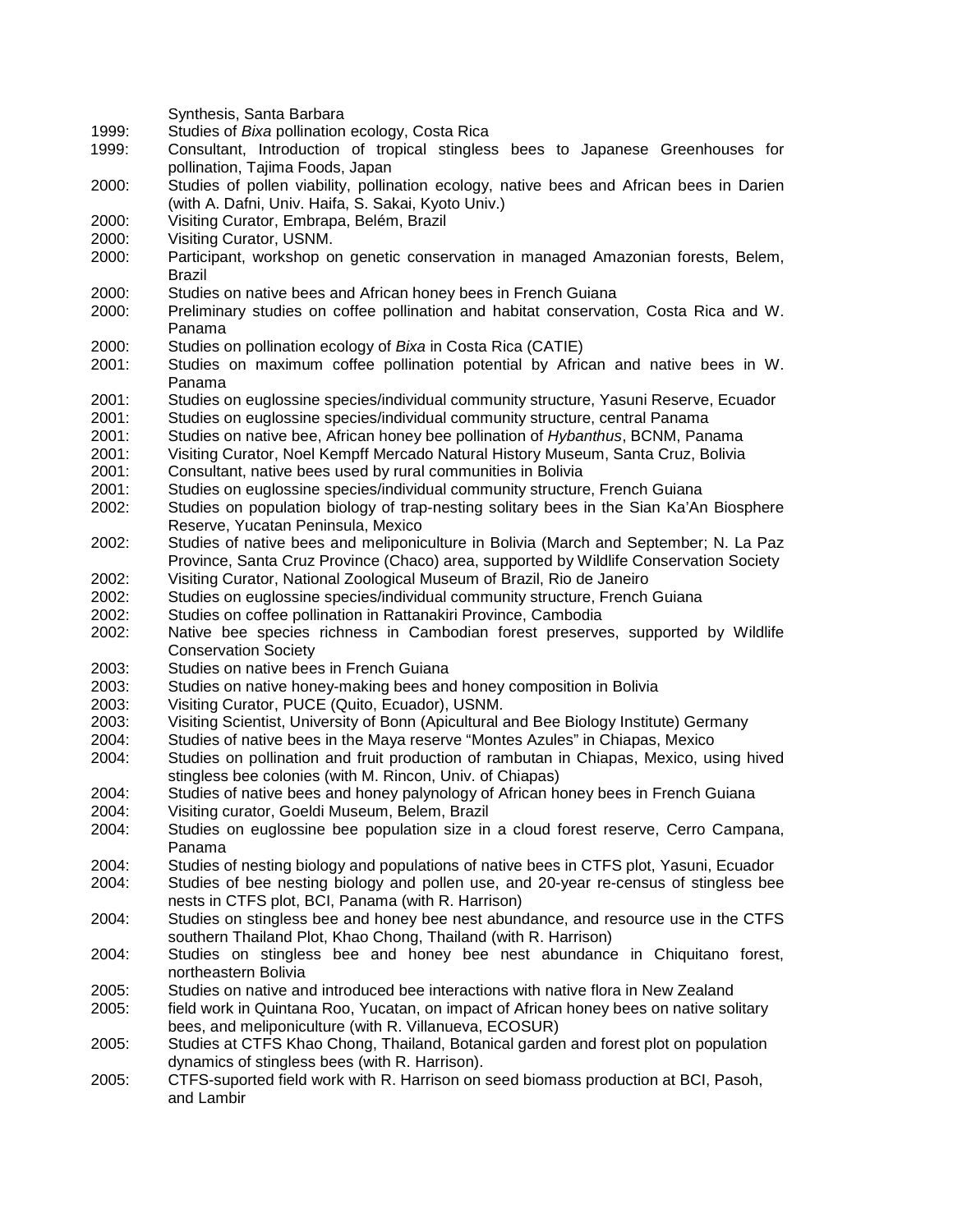2005: Studies of outcrossing pollination influence on seed mass, eastern Ghats, India (with P. Davidar). 2005: Instructor (entomology, bees, pollination) CTFS international field course, Khao Chong, **Thailand** 2005: Guest of Chinese Academy of Sciences at XTBG, Kunming and Jinghong, Yunan, China, on bee studies 2005: Studies on honey chemistry and antimicrobial properties, with Panamanian colleagues-STRI and Ciudad del Saber 2005: Studies on giant honey bee nesting mechanisms and site recognition experiments, and studies on nectar phenolics and bee foraging behavior; Jinghong, Yunnan, China (with F. Liu) 2005: Studies on coffee pollination III: Does outcrossing affect flavor? Chiriqui, Panama 2005: Studies on the acoustic properties of stingless bee nests, and on the communication of distance using sound playbacks, BCI, Panama (with J. Nieh and F. Contrera) 2005: Studies on the pollen diet and flexibility in pollen choice according to locale and genotype in *Melipona panamica*, Panama, with J. E. Moreno (STRI) 2005: A 20-year nest pollen record for the aggressive stingless bee, *Trigona corvina* (with J. E. Moreno, Panama) 2006: A nine year record of pollen use by solitary bees before and after African honey bee arrival and in severe hurricane years in the Yucatan peninsula (with R. Villanueva, Ecosur, Quintana Roo) 2006: Studies of Bolivian native bees used by indigenous groups and their year to year survival in 50-ha forest plots: Tucavaca, Yuqui, Pampa Grande, Bolivia (with E. Stierlin) 2006: Orchid bees as environmental studies subjects, pilot study and taxonomic guide, in central Suriname, Bakhuis concession (with B. De Djin, Suriname) 2006: The orchid bees of French Guiana, completion of a 30-year survey, with continuing observations of honey bee abundance and impact 2006: Co-evolutionary interactions between *Coryanthes* orchids and *Euglossa mixta* bees (with J. Knudsen, Sweden) 2006: Collaborative studies on giant honey bees, native bee-flower interrelationships, and chemical ecology of nectar feeding by bees (with F. Liu, Chinese Academy of Sciences, Yunnan) 2007: Visiting scientist, National University of Ecuador, Loja<br>2007: Field work on native bees at Las Cuevas Field Station Field work on native bees at Las Cuevas Field Station, Belize 2007: International workshop in honey tasting and melissopalynology, Merida, Venezuela 2007: Center for Tropical forest Science, Animal-Plant Interaction Workshop, Panama Long-term Monitoring in Tropical forests Workshop, La Selva Field Station, Costa Rica 2007: Workshop on tropical honey evaluation, Merida, Venezuela 2008: Euglossines of the Guiana Shield: transect studies Coiba Island bee and orchid studies, compared to mainland conspecifics 2008-10: Web versions of Pollen and Spores of Barro Colorado Island; Euglossines of Central America and Mexico; Type *Euglossa* of the United States National Museum of Natural History, euglossines of the world (stri.org/photos), Discover Life (Orchid bees of French Guiana) 2008-10 Observations on colony biology and pollen use in nests of *Euglossa imperialis* and *Eulaema meriana* in a Panamanian rain forest 2009: Euglossines of Suriname: field studies 2010: IABIN: Neotropical bees, Roubik collection data (ca. 30,000 entries) 2010-11: Scale-hive and trap nest population studies of Mexican bees of the Sian ka'an biosphere reserve, Mexico 2010-11: Scale-hive and trap nest population studies of honey bees and native bees at Blandy Experimental Farm, Virginia 2011: Monitoring, pollen and biological studies of tropical Chinese bees: XTBG, Yunnan 2011: Field studies of island bees off the Caribbean and Pacific coasts of Panama 2012: Visiting curator, Utah State University-USDA melittological collection, Logan, Utah<br>2012: Floral specialization by a rainforest bee. *Duckenathidium*. in Panama 2012: Floral specialization by a rainforest bee, *Duckenathidium*, in Panama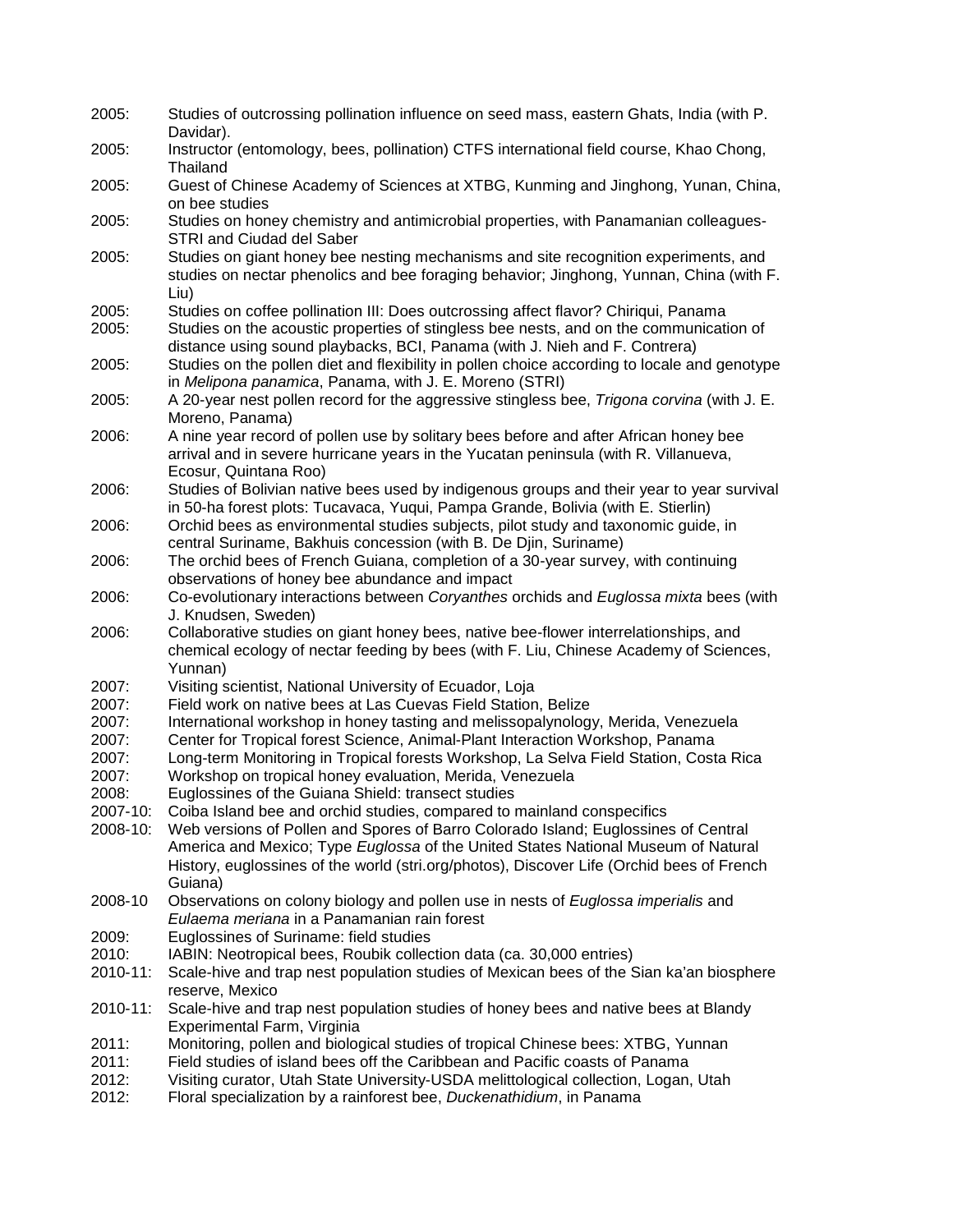- 2012: Descriptions of new species of euglossine and meliponine bees from Central America and Ecuador (performed mainly at USU-USDA Bee Systematics and Biology Laboratory, Logan, Utah)
- 2012: A key to the females of *Euglossa* species (delayed)
- 2012: Scale-hive studies of *Melipona beecheii* in two Mexican forests
- 2013: Studies on the Caribbean island bee fauna: Jamaica, Roatán Island (Honduras)
- Site visits to Global Pollination Project case studies in Africa and Brazil (e.g. seed crops, apples, cashew)
- 2013: Visiting Curator: AMNH, USNM, Bee Collections of: Pretoria-South Africa, Utah- BBSL-ARS, KU-Lawrence, Kansas
- 2016: Visiting Curator: PUCE (Quito, Ecuador)
- 2016: Field studies of stingless bee and honey bee foraging behavior and competition (Sian Ka'An Biosphere Reserve, Quintano Roo, Mexico)
- 2016: Field studies of the bee biota and foraging behavior in Yasuní Biosphere Reserve,Ecuador —March, October

### **Radio, Television and Educational Films**

1976: 'On the invading Africanized honey bees in Venezuela' radio and TV 1980: 'Arrival of the Africanized honey bee in Colombia' radio<br>1980: ''Impending arrival of the Africanized honey bee in Pana 'Impending arrival of the Africanized honey bee in Panama' radio 1981: 'Round-table discussion on the Africanized honey bee in Panama' TV 1982: 'On the biology of vulture bees discovered in Panama' National Public Radio, USA<br>1983: 'Bee research in Panama' TV magazine in Panama 'Bee research in Panama' TV magazine in Panama 1983: 'Questions and answers on the Africanized honey bee' TV, Panama 1984: Africanized honey bees in the Americas' TV- NBC First Camera, USA [Panama] 1984: 'Africanized honey bees in the Americas' TV- ABC Nightline, USA [Panama] 1984: 'Africanized honey bees in the Americas' TV- BBC Nature, England [Panama] 1984: 'Biology of honey-making wasps and flesh-eating bees' Oxford Scientific Films [Pan]<br>1985: 'Chemical communication in bees' Harcourt Films. England [Panama] 1985: 'Chemical communication in bees' Harcourt Films, England [Panama]<br>1985: 'Siology of tropical bees' Fuii Films (TV documentary) Japan [Panama 1985: 'Biology of tropical bees' Fuji Films (TV documentary) Japan [Panama]<br>1989: 'Trials of Life' with David Attenborough, BBC: stingless bees, animal are 'Trials of Life' with David Attenborough, BBC: stingless bees, animal architecture 1989: 'Tropical Insects' with Field Life Films (TV documentary) Japan [Panama] 'The African Honeybee In Panama' (TV documentary, Southern Command Network) 1993: 'Canopy' (TV documentary, Japan) [Panama] 1994: 'The African honey bee in the Americas' radio, La Paz, Bolivia 'Bee Man' (Oxford Scientific Films for National Geographic Explorer) [Panama, Mexico] 1994: 'Panama Wild' (Special Documentary, National Geographic & OSF) [BCNM] 1994: 'Planet of Life' (TV documentary, NHK, Japan) [Panama] 1994: 'The Private Life of Plants'; Insects (TV documentaries, BBC, Bristol) [Panama] 1995: 'Social bees in the tropics' Fuji Films, (TV documentary, Japan) [Sarawak]<br>1996: ''The Africanized honey bee in the Americas' (the Learning Channel) [Brazi 1996: 'The Africanized honey bee in the Americas' (the Learning Channel) [Brazil]<br>1996: 'The World of Clones' (TV Documentary, France) [BCI] 'The World of Clones' (TV Documentary, France) [BCI] 1998: 'Communication by stingless bees' (Scientific American Frontiers, with Alan Alda) [BCI] 2000: 'Pollinators in Peril' (TV Documentary with Peter Fonda, TBS) [Panama]<br>2001: ''Bugworld', Discovery Channel ITucson, on Africanized honey bees] "Bugworld', Discovery Channel [Tucson, on Africanized honey bees] 2001: 'The hazard of bees and stinging insects, especially in Central Africa (BBC travel channel "Don't go there") [Costa Rica, La Selva Field station] 2002: 'Canopy research' (Daily Planet, Canadian Broadcasting Science Program) [Panama] 2002: 'Killer Jobs' (Animal Planet) [Panama] 2003: 'Operation Jungle' (BBC, Tania Dorrity, producer) [Panama] 2004: 'African honey bee honey' (BBC, Andrea's Challenge [childrens' program]) [Panama] 2005: 'Deep Jungle' National Geographic and PBS channels [Peru and Panama]<br>2006: 'Was Darwin Wrong?' National Geographic Channel (Naked Science) 2006: 'Was Darwin Wrong?' National Geographic Channel (Naked Science)<br>2008: 'Wings of Life' Disney feature motion picture, premier 2011 'Wings of Life' Disney feature motion picture, premier 2011 2009: National Geographic: contributor to 1 video and two articles, all on bees and pollination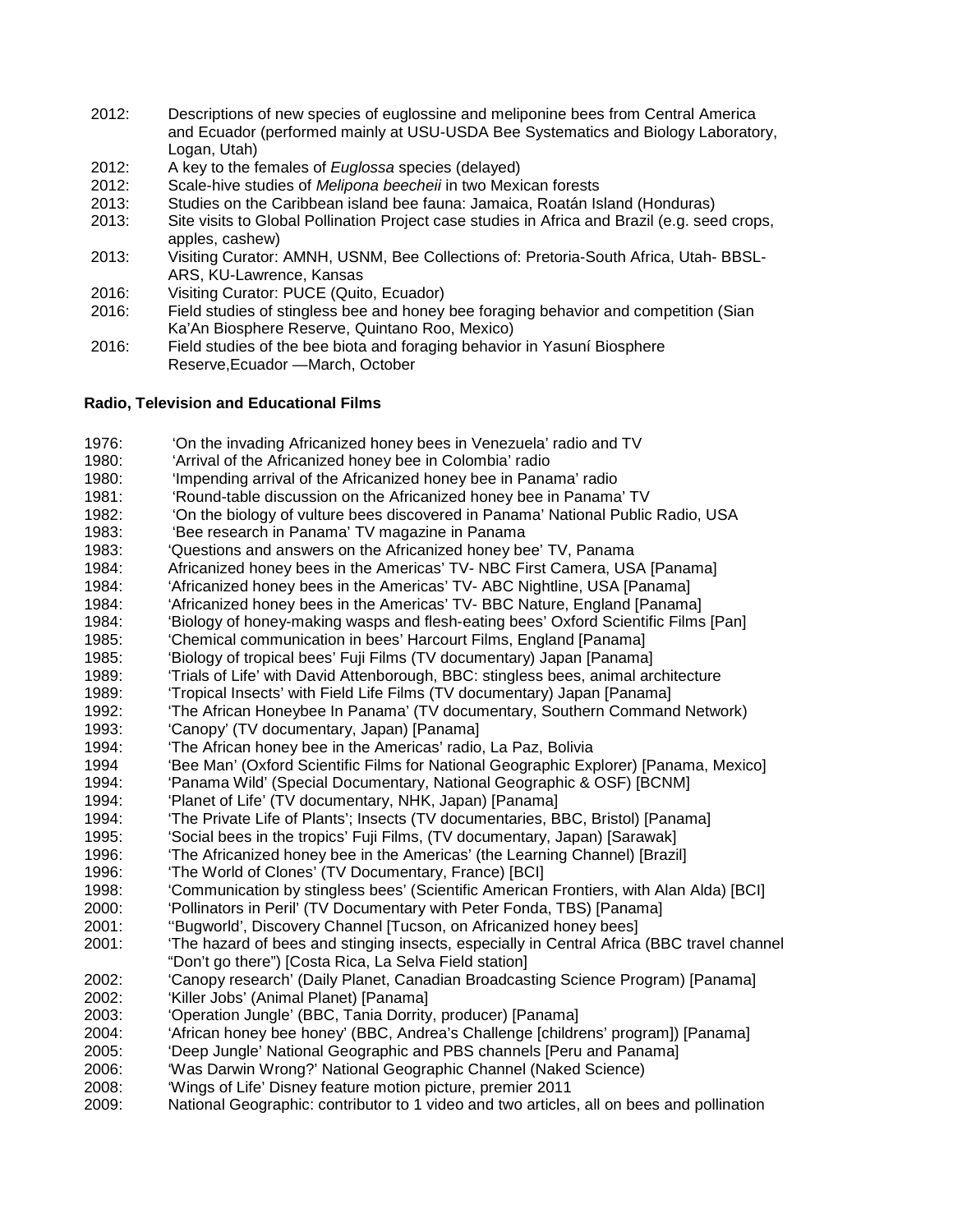- 2010: 'Pollen and Bees' (Daily Science and Environment Radio Program, WALO, Puerto Rico (in Spanish)
- 2011: MIT 'Arcade' and Smithsonian Institution online game 'Vanished', Public Relations and Science, three 'youtube' videos
- 2012: "Ask a biologist" Arizona State University project, filmed on BCI- regarding bees, pollination. Africanized honeybees.
- 2013-15: 'Secrets of the Hive' Smithsonian TV, writing and acting, in Virginia and Panama
- 2014: 'Smithsonian's Bee Man Delivers Up Some Advice for Dealing with Colony Collapse Disorder' Smithsonian Magzaine
- 2016: 'Saving the Mayan honey bee' Ensia Magazine (twittered for STRI)
- 2016: 'Perils of Wild Vanilla Pollination" Scieneline (review done, article in preparation)

### **Invited Papers and International Symposia**

- 1978: IV International Symposium on Pollination; Washington, D.C.
- International Symposium on Social Insects in the Tropics; Morelos, Mexico
- 1980: The Africanized honey bee in Colombia; Cali, Colombia
- IV Symposium on Agricultural Parasitology; Monterrey Institute of Technology, Mexico, keynote address
- 1982: Congress of the International Union for Study of Social Insects; Boulder, Colo.<br>1983: Central American Congress on the Africanized Honey Bee: San Pedro Sula. H
- Central American Congress on the Africanized Honey Bee; San Pedro Sula, Honduras
- 1983: Regional Action Planning Committee for the control of Africanized honey bees in Central America and Mexico; San Jose, Costa Rica<br>1983: Centenary Symposium of the Bombay Natural Histo
- Centenary Symposium of the Bombay Natural History Society; Bombay, India
- 1984: Third National Biological Sciences Conference, University of PanamA
- 1984: Symposium on the future of Africanized honey bees in the Americas; Entomological Society of America national meetings, San Antonio, Texas
- 1984: Symposium on Pollination Efficiency on Native and Crop Plants; Entomological Society of America national meetings, San Antonio, Texas
- 1985: First National Symposium on the Africanized honey bee; Managua, Nicaragua, organized by CARE International
- 1985: First cooperative workshop on the Mexican bee fauna; Jalisco
- 1986: American Farm Bureau Symposium on the Africanized honey bee in the Americas; Atlanta
- 1986: Second cooperative workshop on the Mexican bee fauna; Quintana Roo, Mexico
- 1986: Mational Science Foundation Colloquium: 'Beekeeping and the Environment' Wash. DC<br>1986: Interciencia (American Academies of Sciences) Symposium on Introduced Species:
- Interciencia (American Academies of Sciences) Symposium on Introduced Species; Panama
- 1987: International Conference on Africanized honey bees and bee mites; Ohio State Univ.<br>1987: Griswold Entomology Lecture, Cornell University
- Griswold Entomology Lecture, Cornell University
- 1987: Departmental Seminars: University of Vermont, Rutgers University, Johns Hopkins Univ, University of Maryland, University of Miami
- 1988: American Association for the Advancement of Science: Ecology & Ecosystems; Biology and Impact of the Africanized Honeybee: Implications for the United States:'Learning to live with the Africanized honeybee: a tropical scanario'
- 1988: XVIII International Congress of Entomology; Symposium on chemical communication in sexual and social selection:'Evidence for reproductive competition among male stingless bees'
- 1989: INTECOL: First Latin American Ecology Congress, Montivideo, Uruguay 'Bee-cycling in tropical forests' (Ecology of Tropical Insects Symposium)
- 1990: IUSSI Meetings, XI International Congress, Bangalore, India (invited speaker in six Symposia, subjects: biogeography, Africanized honey bees, bee defenses, pollination and palynology, kin recognition, social insects in ecosystems)
- 1990: Andhra Pradesh University, Waltair, India (Social bees and pollination)<br>1990: INTECOL: V International Congress of Ecology, Yokohama, Japar
- INTECOL: V International Congress of Ecology, Yokohama, Japan (Symposium on Resource Distribution and Animal-Plant Interactions)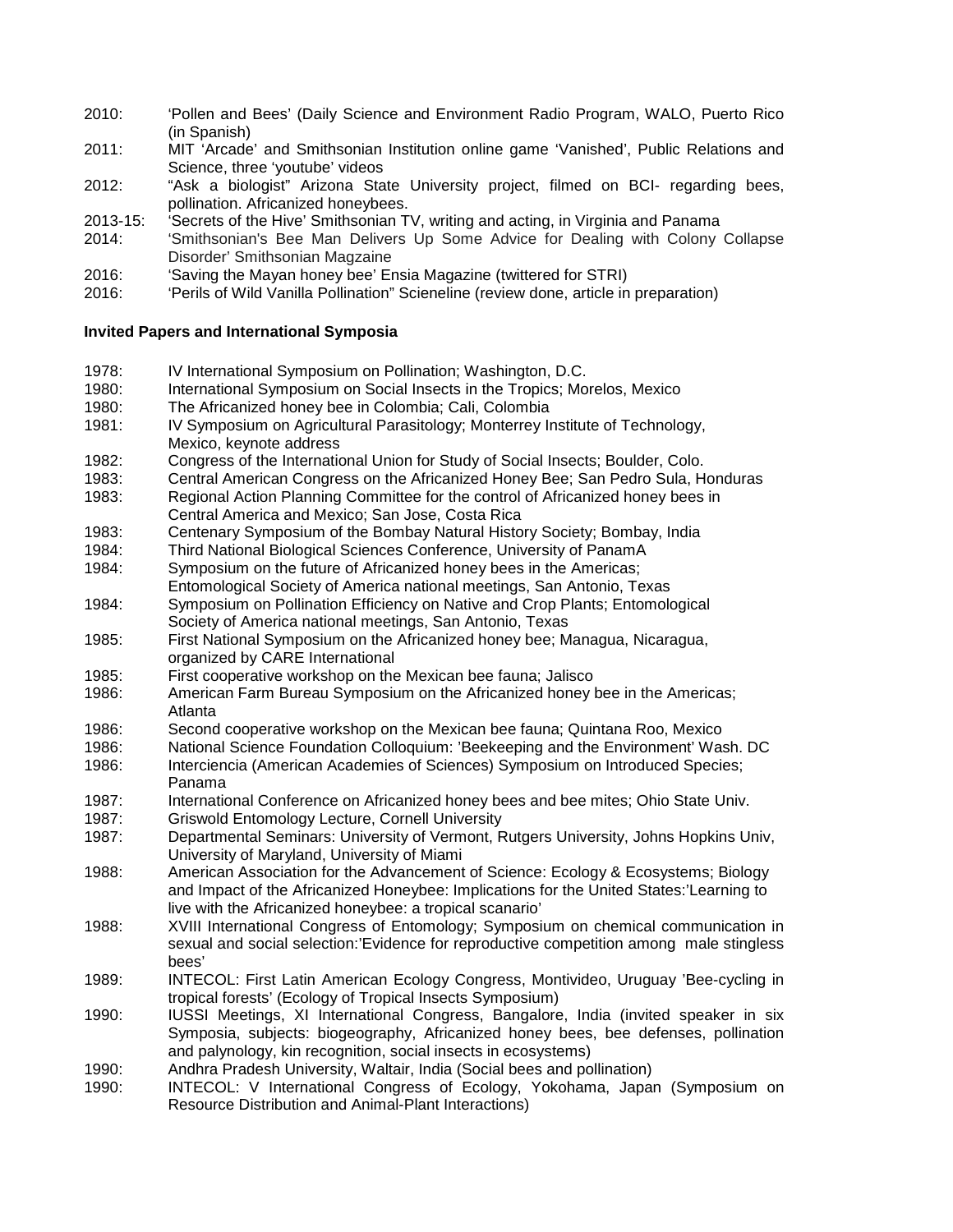- 1990: XII National Entomology Congress, Valparaiso, Chile (keynote address,'Coevolution')
- 1991: Ecological Impact of Invading Honeybees, Loose Niches in Tropical Communities, Current studies on the Apidae (Entomology Seminars, University of Kansas)
- 1991: IGBP International Symposium, Kyoto, Japan (Diversity and Flexibility of Biotic Communities in Fluctuating Environments)
- 1992: International Workshop on Non-*Apis* bees and their role as crop pollinators (Utah State University, Logan, Utah) 'ENSO events and pollinator populations'
- 1993: International Symposium on Pollination in the Tropics (Indian Institute of Sciences, Bangalore, India) three papers: on the role of *Apis* in the neotropics; canopy foraging by bees in the neotropics and southeast Asia; Population dynamics of pollinators
- 1993: International Conference on Tropical Rainforest Research: Current Issues (University of Brunei);'Rapid assessment of bee diversity and foraging behavior in equatorial forests'
- 1994: International Union for the Study of Social Insects (IUSSI) X Congress, Paris (invited speaker and organizer, subjects: 'Robber bees as Army Ants','Evolution of Trigona Behavior','Communication Behavior in Melipona')
- 1994: International Symposium on Stingless Bees (University of Utrecht, the Netherlands)'The impact of African honey bees on Neotropical *Melipona'*
- 1995: Tropical Bees and the Environment (University of Malaysia),'Diversity in the real world: tropical forests as pollinator reserves'
- 1995: Conserving Europe's Bees (Linnean Society, London),'On long-term trends of bee populations and their interpretation'
- 1996: Second Symposium on Bees at Ribeirao Preto, Brazil (sponsored by the International Union for the Study of Social Insects, and the University of Sao Paulo) 'Order and Chaos in Tropical Bee Communities'
- 1996: Sixth International Symposium on Tropical Bees: Conservation and Management (Heredia, Costa Rica)' The de-flowering of Central America: A current perspective','Male bee dynamics in a lowland tropical forest', 'Pollen data on generalization and specialization by stingless bees'
- 1998: Reunion Anual de Investigadores de ECOSUR (Chiapas, Mexico) 'Biodiversidad de las abejas y sus implicaciones globales' Charla Magesterial
- 1998: International Workshop on the Conservation and Sustainable Use of Pollinators in Agriculture, with Emphasis on Bees, Sao Paulo, Brazil 'Feral African bee augment neotropical coffee yield'
- 1999: International Union for the Study of Social Insects (IUSSI) XI Congress, Adelaide, Australia, invited speaker and congress organizer, 'Behavioral ecology of stingless bees', 'ecological impacts of exotic honey bees'
- 1999: Causes and Extent of Declines Among Native Invertebrate Pollinators: Detection, Evidence and Consequences (National Center for Ecological Analysis and Synthesis, Santa Barbara, California) paper published: http://www.consecol.org/vol5/iss1/art2
- 1999: International Botanical Congress, St. Louis, Poster with F. Gattesco 'Anthophilous thrips in two Panamanian forests'
- 1999: Population Ecology Symposium (keynote address: 'Tropical Ecology from A to Bees', Japan Society for Population Ecology, Kyoto)
- 2000: Departmental Seminar, State University of New York at Stonybrook 'Global ecology of honey bees: a never-ending story?'
- 2000: International Symposium on modeling and experimental research on genetic processes in tropical and temperate forests (Kourou, French Guiana, Silvolab), session chairman and presenter of two talks 'Bee colonies and pollen dispersal' and, with B. Degen 'Genetic impact of animal pollination in tropical tree populations: simulation study with ECO-GENE'
- 2000: Washington Entomological Society, Smithsonian Institution, invited talk 'What we know about pollinator population dynamics"
- 2000: 'Ecological impact of African honey bees in the Americas', National Geographic Television, interview with Karen Gilmour, Washington, DC
- 2001: invited speaker and symposium organizer, IUSSI Japan, 2002; ATB Bangalore, 2001; Exotic Species Workshop, Costa Rica, 2001 (declined)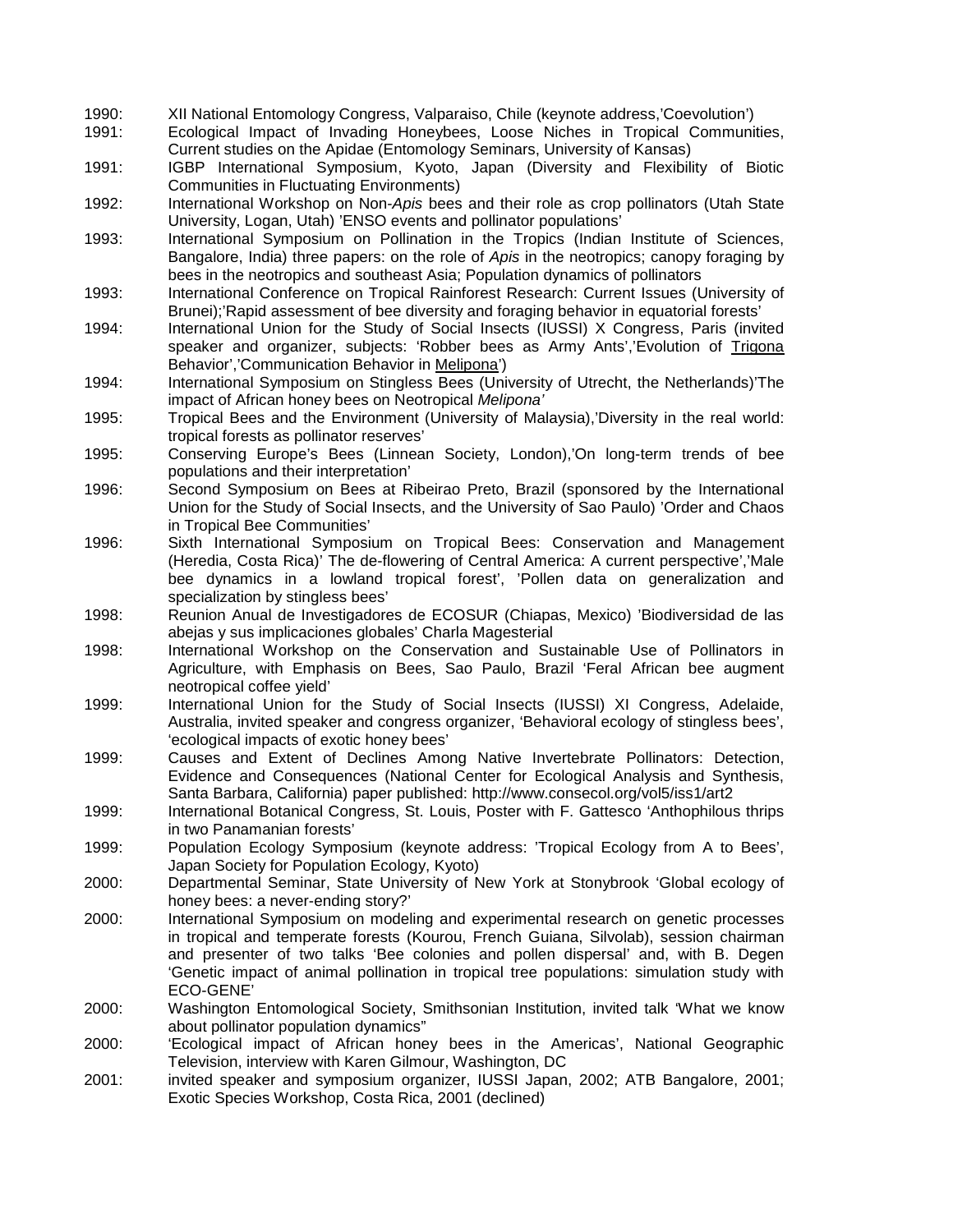- 2001: invited keynote address and workshop, Brazil, Sao Luis Maranhao, 'Diversity and conservation of tropical bees' (October, 2001, declined)
- 2001: invited speaker, second Mexican seminar on stingless bees, Merida, Yucatan (November, 2001 declined)
- 2002: invited speaker, ECOSUR (Mexico, Chetumal, QR) 'African honey bees and coffee in the Neotropics' (March, 2002)
- 2002: Association for Tropical Biology, annual meeting, Panama, Republic of Panama: 'Tropical phylogeography and orchid bees (Euglossini)'; 'The honeybee curse? Neotropical studies of an invasive insect'; 'Long-term cycles in flowering, fruiting and pollinator populations in Central Panama'
- 2002: invited speaker in symposium entitled: New Frontiers in Biodiversity Science- From Microbes to Landscape; Center for Ecological Research, Kyoto University 'Pollinators, outcrossing and the bridge to biodiversity'
- 2003: Association for Tropical Biology and British Ecology Society annual meeting, Aberdeen, UK: 'A taste of honey: botanical and chemical properties of tropical honeys'
- 2003: invited speaker, pollinator conservation and diversity, University of Sao Paulo, October
- 2003: invited speaker, two talks- Biotechnology symposium, and III Mesoamerican Seminar on Stingless bees; Chiapas, November
- 2004: invited speaker, two talks- International Workshop on Solitary Bees and their role in pollination, Fortaleza, Ceará, Brazil: ' Long-term studies of solitary bees: what the orchid bees are telling us', 'Pollen sources of long-tongued solitary bees (Megachilidae) in the biosphere reserve of Quintana Roo, Mexico'
- 2005: cruse ship lecturer, Radisson Seven Seas, Los Angeles to Auckland: 5 talks on African honey bees, pollination, introduced species, honey, and orchid bees
- 2006: invited speaker, BCI seminar 'euglossines: guilding the orchid', and Princeton field biology course 'Pollination ecology and the rain forest', Panama
- 2006: invited speaker, two talks, XVI Congress of Brazilian Apiculture and II Brazilian Meliponiculture Congress; plenary lecture 'Resource competition between *Apis* and native bees in natural habitats', and 'Meliponiculture in Latin America
- 2006: invited speaker "What coffee and orchids have in common", Chinese Academy of Sciences, Yunnan
- 2007: invited speaker "Ecologia y taxonomia de abejas tropicales, en especial meliponinos" National University of Ecuador, Loja
- 2007: invited speaker, Departmental Seminar, Integrative Biology, University of Texas at Austin "Guilding the orchid; evolution and ecology of euglossine bees"
- 2008: invited speaker, UN "COP-9" international conference on biodiversity, Bonn, Germany "Little bees with a big job: holding up biome diversity"
- 2008: Association for Tropical Biology and Conservation, Paramaribo, Suriname, "Melittopalynology and the tropical biome: examples of habitat and bee ecology"
- 2008: National University of Colombia, Bogota, keynote speaker (LABUN) "Ecological impact on native bees by the invasive Africanized honey bee"
- 2009: Biodiversity Conservation: Research Imperatives for Scientific Institutions (Chinese Academy of Sciences, Xishuangbanna Tropical Botanical Gardens, Yunnan), session chairman 'Dissemination of scientific knowledge for biodiversity'
- 2009: Utah State University (bee biology and systematics laboratory): "Three neotropical forests and bee dynamics over 17 years: Does *Apis* matter?"
- 2009: Apimondia 2009 (Montpellier, France) "The win-win ecology of honey bee introductions"; "Temporal changes in morphometric variability of Africanized bees in Panama after 24 years of Africanization"
- 2009: 9th International Conference, North American Pollinator Protection Campaign (EPA, Arlington, VA).
- 2010: Brazilian Zoological Congress, Belem, keynote address and one additional talk "Honey bee ecology revisited: the long-term community behavior of populations", "The euglossine niche"
- 2010: BREAD (NSF and Gates Foundation) grant writing workshop II, Nairobi, Kenya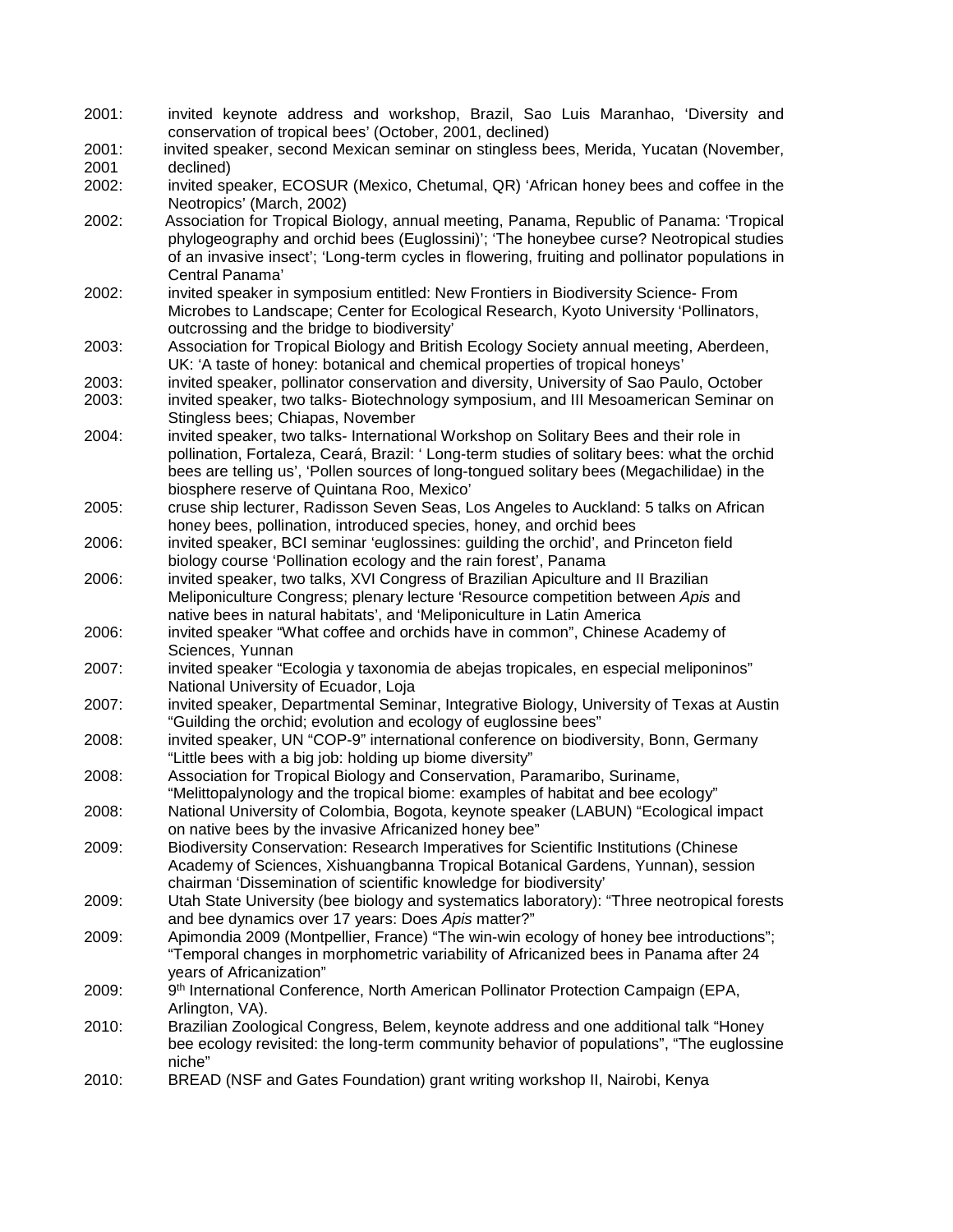| 2010: | 10 <sup>th</sup> Ibero-Latinamerican Apicultural Congress, invited speaker "Meliponiculture in Latin<br>America", "The Africanized honey bee and its impact as a competitor with native bees",                |
|-------|---------------------------------------------------------------------------------------------------------------------------------------------------------------------------------------------------------------|
|       | Natal, RN, Brazil                                                                                                                                                                                             |
| 2011: | Chinese Academy of Sciences, Xishuangbanna Tropical Botanical Garden, seminar:<br>'Competition among pollinators: a long-term study of the African honey bee in the New<br>World'                             |
| 2011: | 10th International Pollination Symposium, Puebla, Mexico; oral presentation by R.<br>Villanueva 'Africanized honey bee impact on native bees in the biosphere reserve of Sian<br>ka'an, Yucatan'              |
| 2011: | Ecology Center, Utah State University, seminars: 'What goes on in tropical nature, as far<br>as bees and ecology are concerned', 'Orchid bees and Charlie D—an analysis of how<br>science progresses'         |
| 2011: | Life Sciences, Arizona State University, seminar: 'Orchid bees and Charlie D-How<br>science progresses'                                                                                                       |
| 2012: | Association for Tropical Biology, Asia Chapter meeting, Yunnan, China: "The future of<br>taxonomy"                                                                                                            |
| 2012: | Fifth European Conference on Apidologie, Halle, Germany, plenary lecture, "The natural<br>history of bee success"                                                                                             |
| 2012: | Departmental Biology lectures, "Orchid bees since Darwin" (Bochum University), "The<br>impact of an invasive tropical pollinator, the Africanized honey bee, in the Neotropics"<br>(University of Dusseldorf) |
| 2012: | First ApiEcoFlora Symposium, Republic of San Marino, "Seven ways to be a bee"                                                                                                                                 |
| 2013: | INOMEP Ecology Symposium, Brasilia, "Are Pollinators Sustainable, and Who Cares?"                                                                                                                             |
| 2014: | First International Symposium on Orchid Bees, Costa Rica, keynote speaker "Giant<br>orchid bee mating biology and 100 years of baiting studies with Eufriesea"                                                |
| 2014: | Conference on Pollinator Conservation and Utilization, Sri Lanka, keynote speaker and<br>symposium organizer "Searching for sustainable pollinators"                                                          |
| 2014: | First Brazilian Pollinator Symposium, São Paulo, keynote speaker "The brave new world<br>and crop pollinators"                                                                                                |
| 2015: | Dwyer Annual Lecture, Missouri Botanical Garden and St. Louis University "Orchid bees<br>and islands: a win-win for Darwinians"                                                                               |
| 2015: | Visiting Curator, Smithsonian Institution, USNM (May and October)                                                                                                                                             |
| 2015: | Field studies of Africanized honeybee and stingless bee foraging, Quintana Roo, Mexico                                                                                                                        |
| 2016: | Field studies of bees and curation at PUCE/Yasuní Scientific Station, Ecuador                                                                                                                                 |
| 2016: | Field studies of orchid and meliponine bees at Piedras Blancas Field Station, Costa Rica                                                                                                                      |
| 2016: | Curation of bee collection, La Selva Field Station, Costa Rica                                                                                                                                                |
| 2016: | Smithsonian Botany Symposium, USNM (June, 2016) "Whose bees are these? Pollen<br>taxonomy and pollination ecology"                                                                                            |
| 2016: | Colegio de La Frontera Sur, Chetumal, Mexico, Annual Research Conference, Keynote<br>Address: "Interacción plantas - polinizadores: los beneficios y el potentical para la<br>humanidad"                      |

## **Responsibilities**

Staff entomologist; research coordinator, international collaborator in diverse entomological, pollination, palynological, ecological and bee biology studies in Panama and elsewhere. General entomology and ecology consultant to researchers at STRI, and elsewhere. Reviewer of grant applicants, scientific journal articles, and candidates for promotion in science in the United States, Latin America, Australia, Europe, etc. Charter member of the National Council for Control and Management of the Africanized honey bee in Panama. General adviser to journalists, film crews, and scientific visitors at STRI. Consultant (gratis) to regional native bee research and taxonomic support of inventory projects (Mexico, Colombia, Ecuador, Costa Rica, Brazil, Bolivia, Suriname, French Guiana, Africa). Continued field research on the long-term dynamics of bees in Panama, Mexico and South America, especially honey bees, euglossines and meliponines, and the general biology and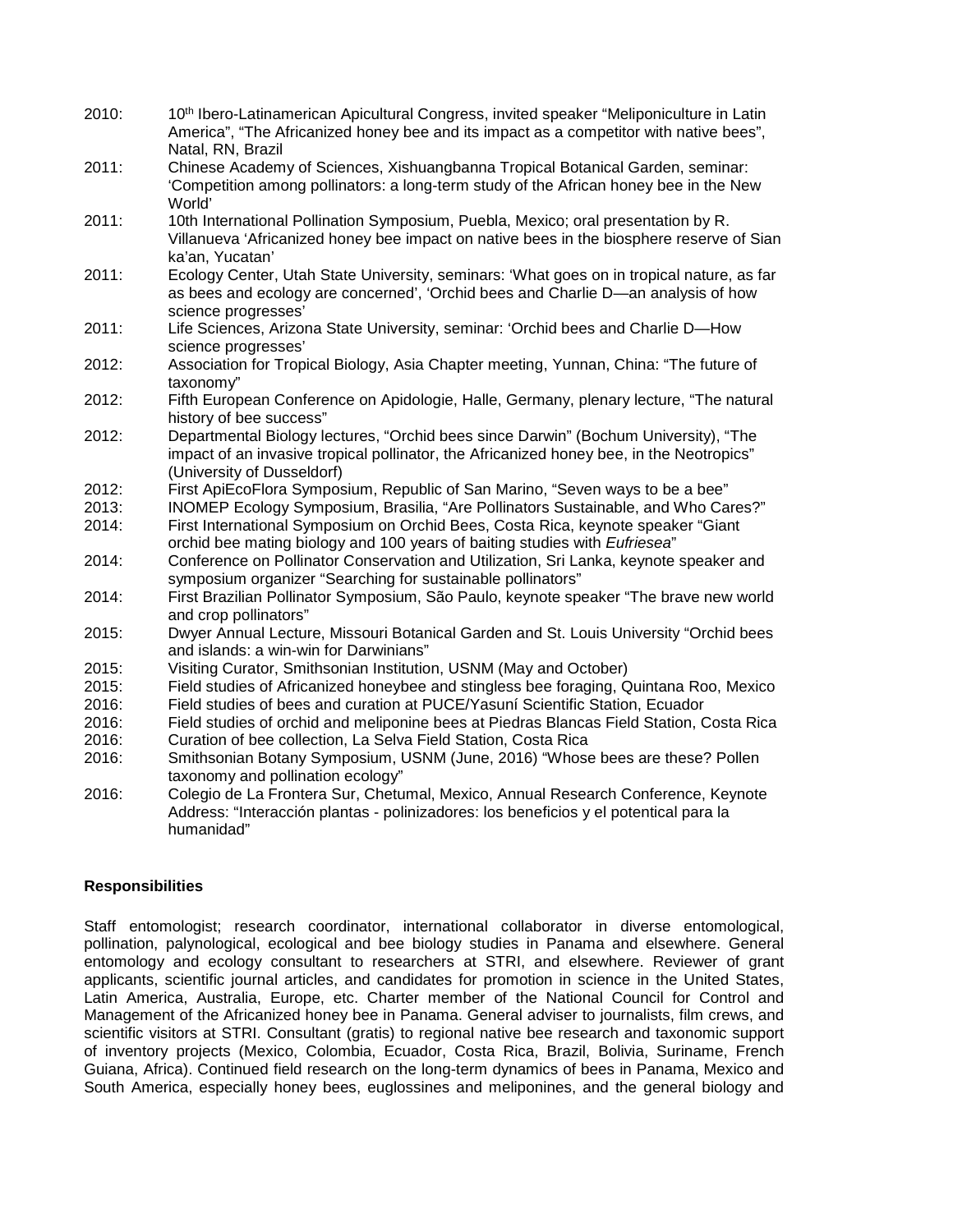pollination ecology of tropical bees, in agro-ecosystems and protected natural habitats; technical advisor: Global Pollination Project (FAO, UNEP, GEF).

## **Bibliography**

- 1. 1976a. D. W. Roubik. Killer Bee. In: Merit Students Encyclopedia. Macmillan Educational Corporation, New York, New York, USA.
- 2. 1976b. \_\_\_. Aquatic Coleoptera of Kansas. pp. 55-74 In: New state records of aquatic macroinvertebrates collected by the State Biological Survey of Kansas. Kansas Biological Survey Technical Bulletin No. 1.
- 3. 1978. \_\_\_. Competitive interactions between neotropical pollinators and Africanized honeybees. Science 201:1030-32.
- 4. 1979a. Nest and colony characteristics of stingless bees from French Guiana. Journal of the Kansas Entomological Society 52:443-470.
- 5. 1979b. \_\_\_. Africanized honey bees, stingless bees and the structure of tropical plant-pollinator communities. pp 403-417 In: D. Caron, editor, Proceedings Vth International Symposium on Pollination. Maryland Agricultural Experimental Station Miscellaneous Publication No. 1 College Park, Maryland.
- 6. 1979c. \_\_\_. Competition studies of colonizing Africanized honeybees and native pollinators in South America. Dissertation. University of Kansas, Lawrence. 195 pp.
- 7. 1980a. \_\_\_ & C. D. Michener. The seasonal cycle and nests of Epicharis zonata*,* a bee whose cells are below the wet-season water table. Biotropica 12:56-60.
- 8. 1980b. \_\_\_. Foraging behavior of competing Africanized honeybees and stingless bees. Ecology 61:836-845.
- 9. 1980c. \_\_\_. New species of Trigona and cleptobiotic Lestrimelitta from French Guiana. Revista de Biologia Tropical 28:263-270.
- 10. 1981a. \_\_\_. A natural mixed colony of Melipona. Journal of the Kansas Entomological Society 54:263-268.
- 11. 1981b. Comparative foraging behavior of Apis mellifera and Trigona corvina (Apidae) on Baltimora recta (Compositae). Revista de Biologia Tropical 29:177-183.
- 12. 1982a. \_\_\_ & Q. D. Wheeler. Flightless beetles and stingless bees: phoresy of scotocryptine beetles (Leiodidae)on their meliponine hosts (Apidae). Journal of the Kansas Entomological Society 55:125-135.
- 13. 1982b. The ecological impact of nectar-robbing bees and pollinating hummingbirds on a tropical shrub. Ecology 63:354-360.
- 14. 1982c. \_\_\_, J. D. Ackerman, C. Copenhaver & B. Smith. Stratum, tree and flower selection by tropical bees: implications for the reproductive biology of outcrossing Cochlospermum vitifolium in Panama. Ecology 63:712-720.
- 15. 1982d. \_\_\_. Ecological impact of Africanized honey bees on neotropical pollinators. pp. 110-123 In: P. Jaisson, (ed.). Social Insects in the tropics. Universite Paris Nord, France.
- 16. 1982e. \_\_\_. Obligate necrophagy in a social bee. Science 217:1059-1060.
- 17. 1982f. \_\_\_. Seasonality in colony food storage, brood production and adult survivorship: studies of Melipona in tropical forest (Hymenoptera: Apidae). Journal of the Kansas Entomological Society 55:789-800.
- 18. 1982g. \_\_\_. Report and preliminary recommendation concerning the Africanized honey bee in Panama. The Speedy Bee 11:12-13.
- 19. 1983a. Nest and colony characteristics of stingless bees from Panama. Journal of the Kansas Entomological Society 56:327-355.
- 20. 1983b. \_\_\_. Experimental community studies: Time-series tests of competition between African and Neotropical bees. Ecology 64:971-978.
- 21. 1983c. \_\_\_ & M. Aluja. Flight ranges of Melipona and Trigona in tropical forest. Journal of the Kansas Entomological Society 56:217-222.
- 22. 1983d. \_\_\_ & F. Peralta. Thermodynamics in nests of two Melipona species in Brazil. Acta Amazonica 13:453-466.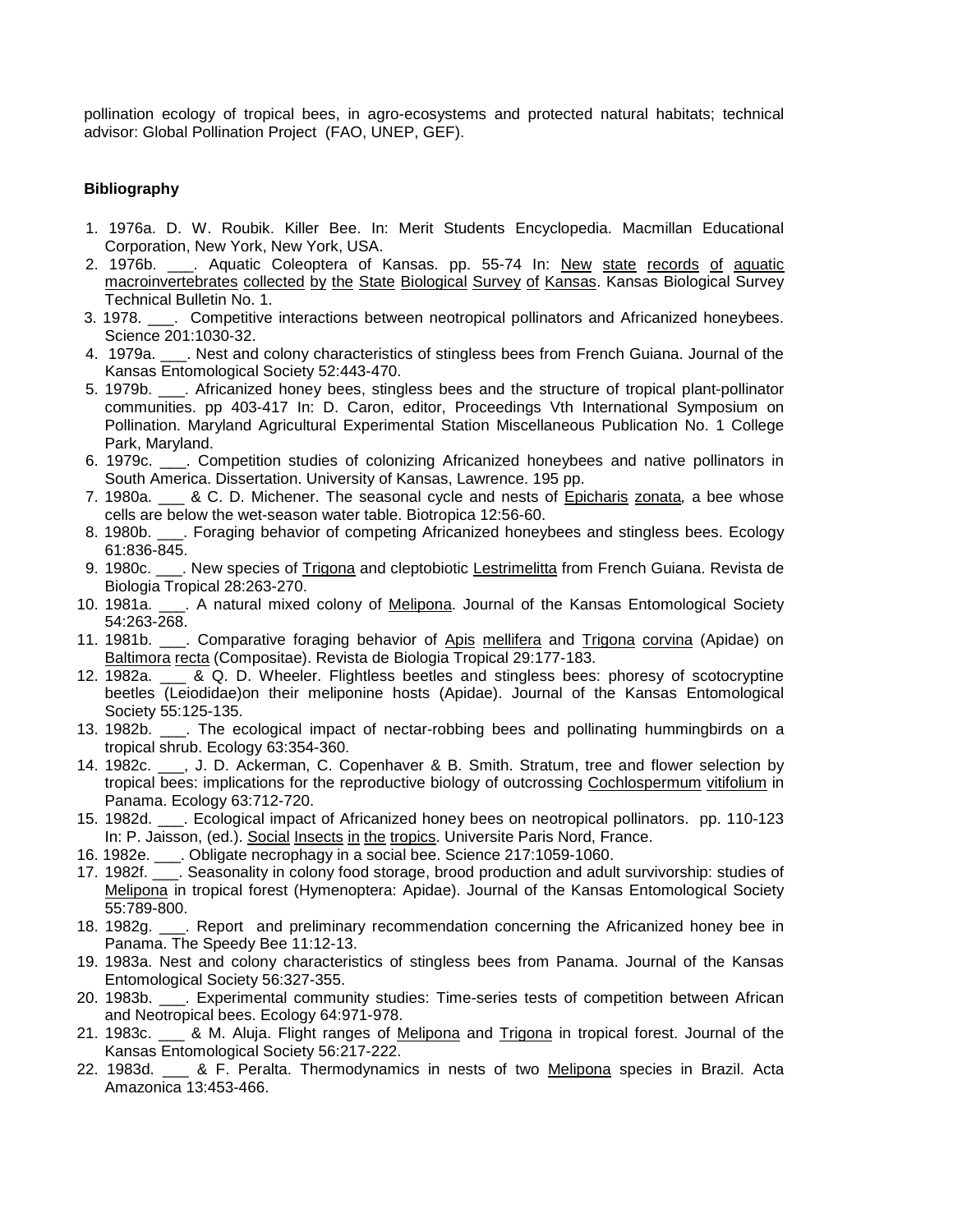- 23. 1983e. R. W. Brooks & \_\_\_. A halictine bee with distinct castes: Halictus hesperus (Hymenoptera: Halictidae) and its bionomics in central Panama. Sociobiology 7:263-282.
- 24. 1983f. B. H. Smith & \_\_\_. Mandibular glands of stingless bees (Hymenoptera:Apidae): Chemical analysis of their contents and biological function in two species of Melipona. Journal of Chemical Ecology 9:1465-1472.
- 25. 1983g. M. Delfinado-Baker, E. W. Baker & \_\_\_. A new genus and species of Hypoaspidinae (Acari: Laelaplidae) from nests of stingless bees. International Journal of Acarology 9:195-203.
- 26. 1984a. \_\_\_ & S. L. Buchmann. Nectar selection by Melipona and Apis mellifera and the ecology of nectar uptake by bee colonies in a tropical forest. Oecologia 61:1-10.
- 27. 1984b. \_\_\_ & F. Reyes. African honey bees have not brought acarine mite infestations to Panama. American Bee Journal 124:665-667.
- 28. 1984c. \_\_\_, R. J. Schmalzel & E. Moreno. Estudio apibotanico de Panama: Cosecha y fuentes de polen y nectar usados por Apis mellifera y sus patrones estacionales y anuales [Apibotanical study of Panama: Harvest and sources of pollen and honey used by Am and their seasonal and annual characteristics]. Tech. Bull. 24. OIRSA. 74 pp. San Salvador.
- 29. 1984d. \_\_\_ & C. D. Michener. Nesting biology of Crawfordapis in Panama (Hymenoptera: Colletidae). Journal of the Kansas Entomological Society 57:662-71.
- 30. 1985a. M. Gilliam, S. L. Buchmann, B J. Lorenz, & \_\_\_. Microbiology of the larval provisions of the stingless bee Trigona hypogea*,* an obligate necrophage. Biotropica 17:28-31.
- 31. 1985b. \_\_\_, N. M. Holbrook & G. Parra V. Roles of nectar robbers in reproduction of the tropical treelet Quassia amara (Simaroubaceae). Oecologia 66:161-167.
- 32. 1985c. \_\_\_. Ecology of tropical bees. Sanctuary (Asia) 5:34-41.
- 33. 1985d. \_\_\_, S. F. Sakagami & I. Kudo. A note on the nests and distribution of the Himalayan honey bee Apis laboriosa Smith in Nepal. Journal of the Kansas Entomological Society 58: 746- 749.
- 34. 1985e. G. Blomquist, \_\_\_ &S. L. Buchmann. Wax chemistry of two stingless bees of the Trigonisca group (Apidae: Meliponinae). Comparative biochemistry and physiology 82B: 137-142.
- 35. 1986a. Waddington, K. D., L. H. Herbst, & \_\_\_. Relationship between communication systems of stingless bees and within-nest worker size variation. Journal of the Kansas Entomological Society 59:95-102.
- 36. 1986b. H. Wolda & \_\_\_. Nocturnal bee abundance and seasonal bee activity in a Panamanian forest. Ecology 67:426-433.
- 37. 1986c. \_\_\_, J. E. Moreno, C. Vergara & D. Wittmann. Sporadic food competition with the African honey bee: projected impact on neotropical social bees. J. Tropical Ecology 2:97-111.
- 38. 1987a. M. M. Boreham & \_\_\_. Population change and control of Africanized honey bees in the Panama Canal area. Bull. Entomological Soc. of America. 35:34-39.
- 39. 1987b. E. W. Baker,\_\_\_ & M. Delfinado-Baker. The developmental stages and dimorphic male of Chaetodactylus panamensis n. sp. (Acari: Chaetodactylidae) associated with a solitary bee (Apoidea: Anthophoridae). Internat. J. Acarology.13:65-73.
- 40. 1987c.\_\_\_\_. Notes on the biology of Tetrapedia (Hymenoptera: Anthophoridae) and Chaetodactylus panamensis Baker, Roubik and Delfinado-Baker (Acari: Chaetodactylidae). Internat. J. Acarology. 65:75.
- 41. 1987d. A. A. Snow & \_\_\_. Pollen deposition and removal by bees visiting two tree species in Panama. Biotropica19:57-63.
- 42. 1987e. Long-term consequences of the Africanized honey bee invasion: implications for the United States. In D. E. Rawlins, ed. American Farm Bureau Symposium on Africanized honey bees.
- 43. 1987f. \_\_\_, B. H. Smith & R. G. Carlson. Formic acid in caustic cephalic secretions of Oxytrigona*.* J. Chemical Ecology 13:1079-1086.
- 44. 1987g. \_\_\_ & J. D. Ackerman. Long-term ecology of euglossine orchid-bees in Panama. Oecologia. 73:321-333.
- 45. 1988a. \_\_\_. An overview of Africanized honey bee populations: reproduction, diet and competition. pp. 45-54 In: G. Needham, R. Page and M. Delfinado-Baker, editors. Proc. Intl. Conf. on Africanized honey bees and bee mites. E. Horwood Ltd., Chichester, England.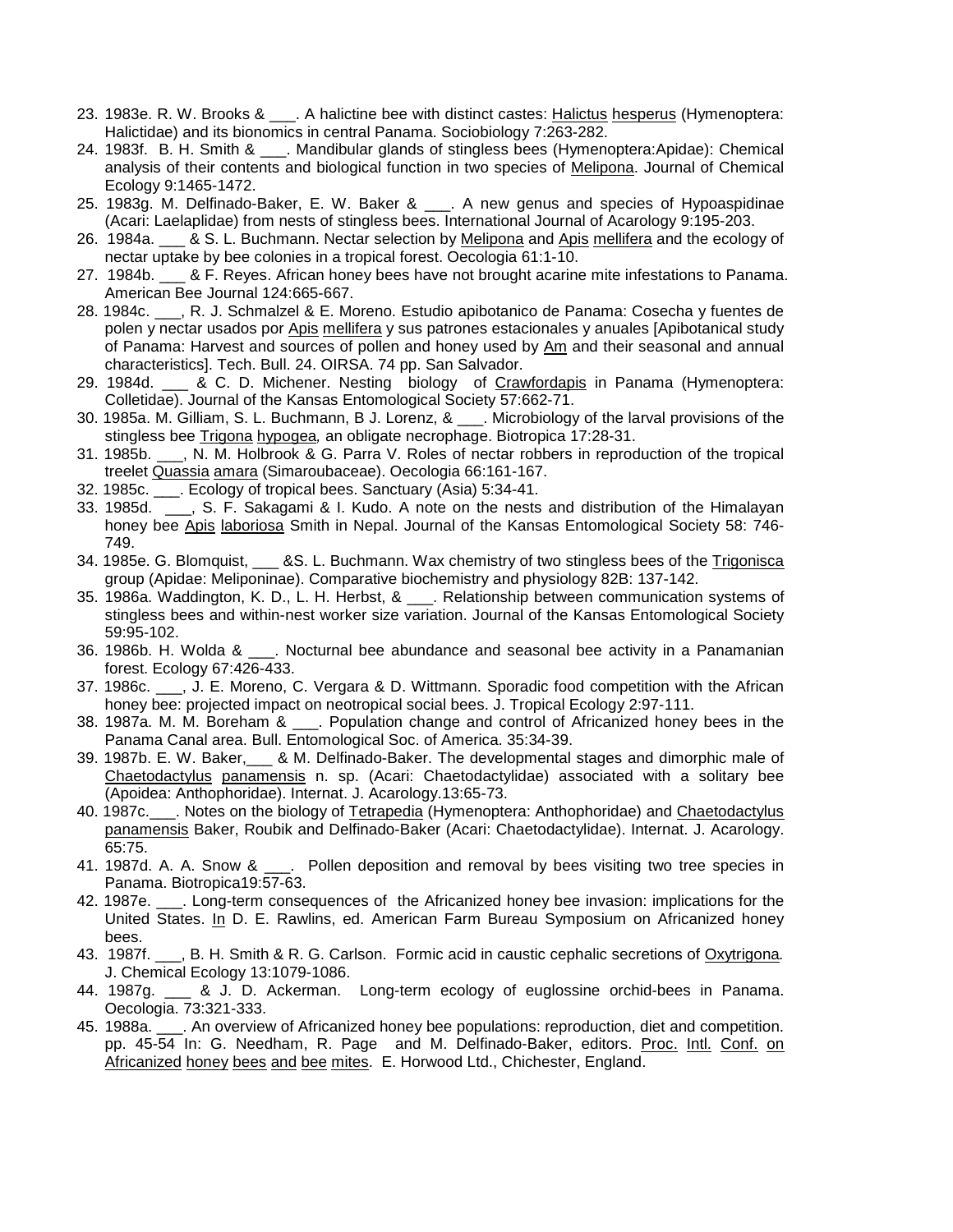- 46. 1988b. J. M. F. de Camargo, J. S. Moure, & \_\_\_. Melipona yucatanica n. sp. (Hymenoptera, Apidae, Meliponinae); stingless bee dispersal across the Caribbean arc and post-Eocene vicariance. Pan-Pacific Entomologist. 64:147-157.
- 47. 1989b. D. L. Baumgartner & \_\_\_. Ecology of necrophilous and filth-gathering stingless bees (Apidae: Meliponinae) of Peru. J. Kansas Entomol. Soc. 62:11-22.
- 48. 1989c. J. K. Zimmerman, <sub>\_\_\_</sub>, and J. D. Ackerman. Asynchronous phenologies of a neotropical orchid and its euglossine bee pollinator. Ecology 70:1191-1194.
- 49. 1989d. \_\_\_. Biogeography and Taxonomy of honeybees. Book Review. Amer. Sci. 77:82.
- 50. 1990a. \_\_\_. Niche preemption in tropical bee communities: a comparison of neotropical and Malesian faunas. pp. 245-257 In: Natural history of social wasps and bees in equatorial Sumatra. Sakagami, S. F., R. Ohgushi, & D. W. Roubik (eds.). Hokkaido University Press
- 51. 1990b. \_\_\_. A mixed colony of Eulaema: natural enemies, and limits to sociality. J. Kansas Entomol. Soc. 63:150-157.
- 52. 1990c. E. E. Southwick, \_\_\_ & J. M Williams. Comparative energy balance in groups of Africanized and European honey bees: ecological implications. Comp. Biochem. Physiol. 97A:1-7.
- 53. 1990d. M. Gilliam, \_\_\_ & B. J. Lorenz. Microorganisms associated with pollen, honey, and brood provisions in the nest of a stingless bee, Melipona fasciata. Apidologie 21:89-97.
- 54. 1990e. CMate location and mate competition in males of stingless bees. Entomol. Gener. 15:115-120.
- 55. 1990f. \_\_\_ , Boreham, M. M. Learning to live with Africanized honeybees. Interciencia 15:146-153.
- 56. 1990g. Nates, G., \_\_\_\_. Sympatry among subspecies of Melipona favosa in Colombia and a taxonomic revision. J. Kansas Entmol. Soc. 63:200-203.
- 57. 1990h. \_\_\_\_. How real are temperate-tropical honey bee differences? pp. 111-112 In: G. K. Veeresh, B. Mallik & C. A. Viraktamath(eds.) Social Insects and the Enrivonment. Oxford and IBH Publishing Co., New Delhi.
- 58. 1990i.\_\_\_, Moreno, J. E.. Social bees and palm trees: What do pollen diets tell us? pp. 427-428 In: G. K. Veeresh, B. Mallik & C. A. Viraktamath (eds.) Social Insects and the Enrivonment. Oxford and IBH Publishing Co., New Delhi.
- 59. 1990j. T. Inoue & \_\_\_. Kin recognition of the stingless bee, Melipona fasciata. pp.517-519 in G. K. Veeresh, B. Mallik & C. A. Viraktamath (eds.) Social Insects and the Enrivonment. Oxford and IBH Publishing Co., New Delhi.
- 60. 1990k.\_\_\_. Biogeographical ecology of Melipona (Apidae: Meliponinae). pp. 583-584 in G. K. Veeresh, B. Mallik & C. A. Viraktamath(eds.) Social Insects and the Enrivonment. Oxford and IBH Publishing Co., New Delhi.
- 61. 1990l. Besting and defence in tropical honeybees and stingless bees: you are what eats you? pp. 664-665 in G. K. Veeresh, B. Mallik & C. A. Viraktamath(eds.) Social Insects and the Enrivonment. Oxford and IBH Publishing Co., New Delhi.
- 62. 1991a. Aspects of Africanized honey bee ecology in tropical America. pp. 147-158 in M. Spivak, M. D. Breed & D. J. C. Fletcher, eds. The African honey bee. Westview Press, Boulder, Colorado.
- 63. 1991b. \_\_\_, R. Villanueva, E. Cabrera & W. Coli. Las abejas de la reserva de la Bi—sfera Sian Ka'An. pp 317-320 In: L. D. Navarro & J. D. Robinson (eds.) Diversidad biologica en la reserva de la biosfera de Sian Ka'an, Quintana Roo, Mexico. CIQRO, Chetumal, Q. Roo Mexico.
- 64. 1991c. D. A. Carlson, \_\_\_ & S. K. Milstrey. Distinctive hydrocarbons among giant Asian honey bees, the Apis dorsata group (Hymenoptera: Apidae) Apidologie 22:169-181.
- 65. 1991d. J. M. F. de Camargo & \_\_\_. Systematics and bionomics of the apoid obligate necrophages: the Trigona hypogea group (Hymenoptera: Apidae; Meliponinae). Biol. J. Linnean Soc. 44:13-39.
- 66. 1992a. \_\_\_. Stingless bees (Apidae: Meliponinae): a guide to Panamanian and Mesoamerican species and their nests. , pp. 495-524 In: D. Quintero & A. Aiello (eds.) Insects in Panama and Mesoamerica: Selected Studies. Oxford University Press, Oxford, England.
- 67. 1992b. \_\_\_. Loose niches in tropical communities: Why are there so many trees and so few bees? pp. 327-354 In: M. D. Hunter, T. Ohgushi, and P. W. Price, eds. Resource Distribution and Animal-Plant Interactions. Academic Press.
- 68. 1992c. M. Kato, \_\_\_& T. Inoue. Foraging behavior and concentration preference of male euglossine bees. Tropics 1:259-264.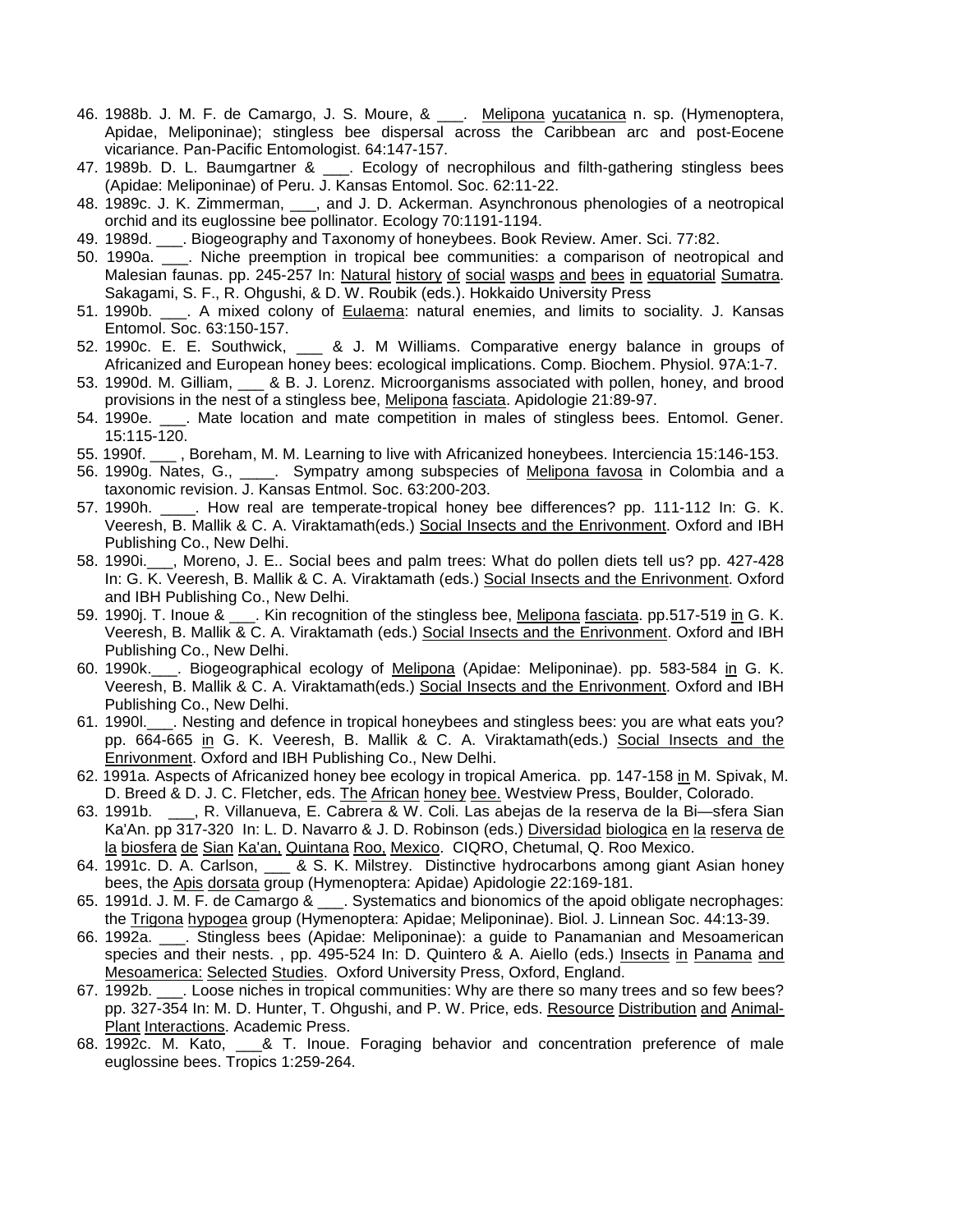- 69. 1992d. R. J. Cano, H. N. Poinar, \_\_\_, & G. O. Poinar. Enzymatic amplification and nucleotide sequencing of portions of the 18s rRNA gene of the bee Proplebeia dominicana (Apidae: Hymenoptera) isolated from 25-40 million year old Dominican amber. Med.Sci. Res. 20:619-622.
- 70. 1993a. C. D. Michener & \_\_\_. Observations on the labium of meliponine bees. pp. 251-265 In: T. Inoue and S. Yamane (eds.). Evolution of insect societies: comparative sociology of bees, wasps and ants. Hakuhin-sha Publishing Co., Tokyo.
- 71. 1993b.\_\_\_.Tropical pollinators in the canopy and understory: field data and theory for stratum "preferences'". J. Ins. Behav. 6:659-673.
- 72. 1993c. S. F. Sakagami, \_\_\_ & R. Zucchi. Ethology of the robber bee, Lestrimelitta limao Sociobiology 21:237-277.
- 73. 1993d. \_\_\_. Vagility of pollinating bees in three dimensions: a comparison of understory and canopy visitation by bees in the neotropics and southeast Asia. p. 77 In: G. K. Veeresh, R. Uma Shaanker and K. N. Ganeshaiah (eds.) Pollination in Tropics. Proc. Int. Symp. Polln. Trop. 1993. IUSSI, Indian Chapter, Bangalore.
- 74. 1993e. Dellination and success of African honeybees in tropical America. p. 143 In: G. K. Veeresh, R. Uma Shaanker and K. N. Ganeshaiah (eds.) Pollination in Tropics. Proc. Int. Symp. Polln. Trop. 1993. IUSSI, Indian Chapter, Bangalore.
- 75. 1993f.\_\_\_. Population dynamics of pollinators. p. 263 In: G. K. Veeresh, R. Uma Shaanker and K. N. Ganeshaiah (eds.) Pollination in Tropics. Proc. Int. Symp. Poll. Trop. 1993. IUSSI, Indian Chapter, Bangalore.
- 76. 1993g.\_\_\_. Direct costs of forest reproduction, bee-cycling and the efficiency of pollination modes. J. Bioscience 18:537-552.
- 77. 1994a. \_\_\_. Behavior and evolution of Trigona. p. 18 In: A. Lenoir, G. Arnold and M. Lepage (eds.). Les Insectes Sociaux. Univ. Paris Nord, Villetaneuse, France.
- 78. 1994b. T. Inoue, T. Suka, and \_\_\_. Effects of worker reproduction on systems of kin recognition in stingless bees. p. 21 In: A. Lenoir, G. Arnold and M. Lepage (eds.). Les Insectes Sociaux. Univ. Paris Nord, Villetaneuse, France.
- 79. 1995a. \_\_\_, D. Yanega, M .Aluja S., S. L. Buchmann & D. W. Inouye. On optimal nectar foraging by some tropical bees. Apidologie 26:197-211.
- 80. 1995b. J. C. Nieh & \_\_\_. A stingless bee, Melipona panamica, indicates food location without using a scent trail. Behavioral Ecology and Sociobiology 37:63-70.
- 81. 1995c. \_\_\_. Introduction. pp. 1-10 In: D. W. Roubik (ed.) Pollination of cultivated plants in the tropics. Food and Agriculture Organization of the United Nations, Rome. Agricultural Bulletin 118, 197 pp.
- 82. 1995d. Applied pollination in tropical America. pp. 66-73 In: D. W. Roubik (ed.) Pollination of cultivated plants in the tropics. Food and Agriculture Organization of the United Nations, Rome. Agricultural Bulletin 118, 197 pp.
- 83. 1995e. \_\_\_. Stingless bee colonies for pollination. pp. 150-153 In: D. W. Roubik (ed.) Pollination of cultivated plants in the tropics. Food and Agriculture Organization of the United Nations, Rome. Agricultural Bulletin 118, 197 pp.
- 84. 1995f. Cultivated and semi-cultivated plants in the tropics and subtropics: origin, use, breeding system and pollination. pp. 168-182 In: D. W. Roubik (ed.) Pollination of cultivated plants in the tropics. Food and Agriculture Organization of the United Nations, Rome. Agricultural Bulletin 118, 197 pp.
- 85. 1995g. R. Macfarlane, A. R. Davis & \_\_\_. Evaluating pollinators. pp. 101-108 In: D. W. Roubik (ed.) Pollination of cultivated plants in the tropics. Food and Agriculture Organization of the United Nations, Rome. Agricultural Bulletin 118, 197 pp.
- 86. 1995h. F. Inoue & A. Hamid. Canopy foraging by two tropical honeybees: bee height fidelity and tree genetic neighborhoods. Tropics 5:81-93.
- 87. 1996a.\_\_\_, L. A. Weigt, & M. A. Bonilla. Population genetics, diploid males and limits to social evolution of euglossine bees. Evolution 50:931-935.
- 88. 1996b . Measuring the meaning of honey bees. In: A. Matheson, S. L. Buchmann, C. O'Toole, P. Westrich, & I. H. Williams, (eds.) The conservation of bees. Academic Press, Ltd., London. pp. 163-172.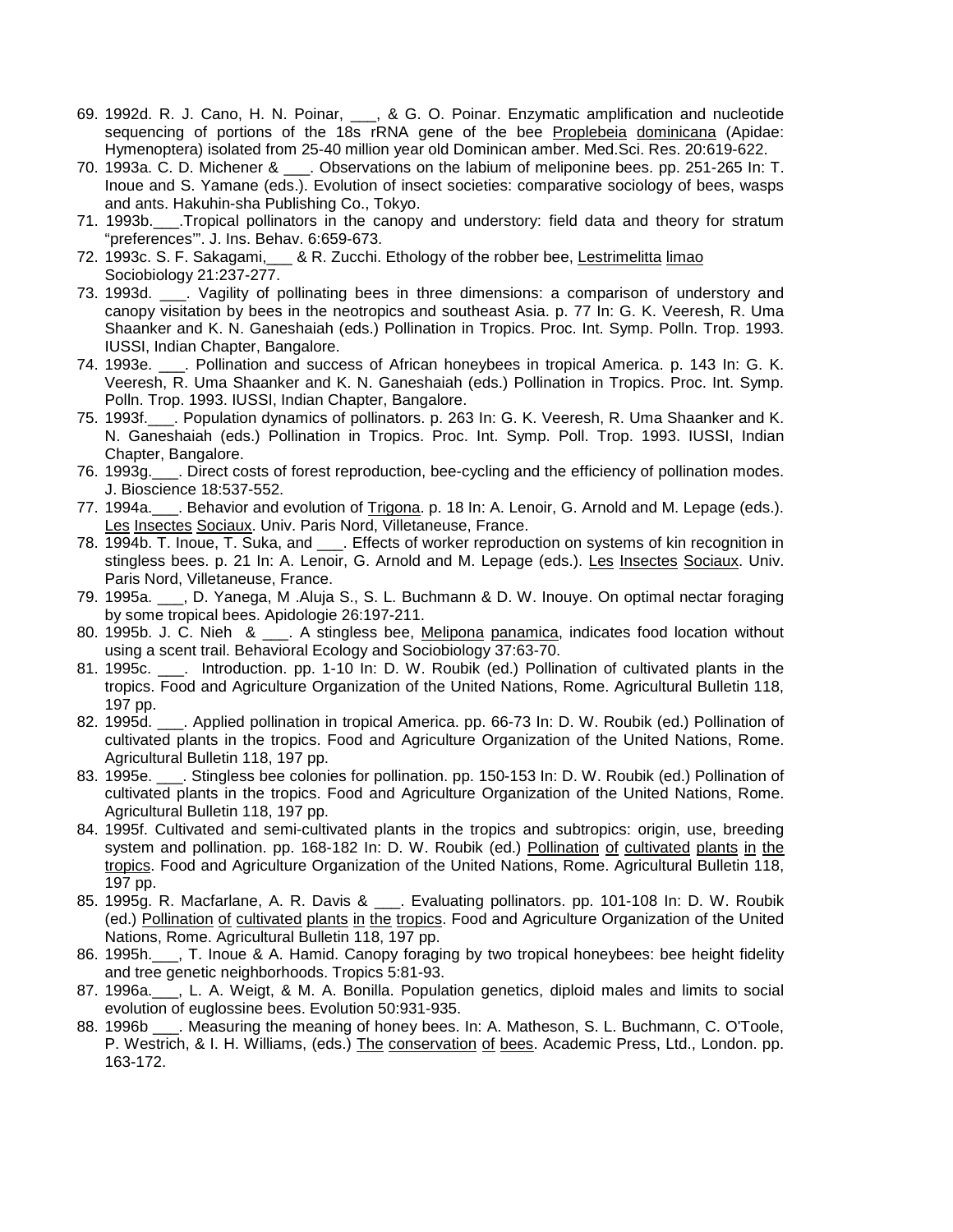- 89. 1996c. African honey bees as exotic pollinators in French Guiana. In: A. Matheson, S. L. Buchmann, C. O'Toole, P. Westrich, & I. H. Williams (eds.) The conservation of bees. Academic Press, Ltd., London. pp. 173-182.
- 90. 1996d. \_\_\_. Wild bees of Brunei. In: D. Edwards, W. E. Booth, and M. Choy (eds.) Tropical rainforest research: current issues. Kluwer Academic Publishers, Dordrecht, Netherlands. pp. 59- 66.
- 91. 1996e. Corder and chaos in tropical bee communities. In: C. A. Garofalo, et al., (eds.). 2nd Encontro sobre abelhas de Ribeirao Preto. Sao Paulo, Brazil. pp. 122-132.
- 92. 1996f. Diversity in the real world: tropical forests as pollinator reserves. PP. 111-122 In: M. Mardan, et al., (eds.) Tropical bees and the environment. UPM Press, Selangor, Malaysia.
- 93. 1996g.\_\_\_, and K. Winter. A Study of Flowering and Pollen Characteristics in a Tropical Herb Under Elevated CO2 Treatment. Tropics 6:149-152.
- 94. 1997a. \_\_\_, J. A. Lobo, and J. M. F. Camargo. New endemic stingless bees genus from Central American cloudforests (Hymenoptera: Apidae; Meliponini). Systmatic Entomology 22:67-80.
- 95. 1997b. T. Eltz and . Cytology of Euglossa cyanaspis and Euglossa hemichlora in Panama. Journal of the Kansas Entomological Society 70:142-144
- 95. 1998a.\_\_\_. The killer bee saga. Subtropical fruit news 6:13-14.
- 96. 1998b.\_\_\_. Inoue-san. Researches on Population Ecology. 39:262-264.
- 97. 1998c. J. C. Nieh and \_\_\_. Potential communication of height and distance by a stingless bee, Melipona panamica. Behavioral Ecology and Sociobiology 43:387-399.99.
- 98. 1999a. Peters, J. M., Queller, D. C., Imperatriz-Fonseca, V. L., \_\_\_\_, Strassmann., J. L. Mate number, kin selection and social conflicts in stingless bees and honeybees. Proceedings of the Royal Society of London 266:379-384.
- 99. 1999b. Koulianos, S., Schmid-Hempel, R., \_\_\_, Schmid-Hempel, P. Phylogenetic relationships within the Apinae (Hymenoptera) and the evolution of eusociality. Journal of Evolutionary Biology 12:380-384.
- 100. 1999c. \_\_\_\_. Grave-robbing by male **Eulaema:** implications for euglossine biology. Journal of the Kansas Entomological Society 71:188-191.
- 101. 1999d. Eltz, T., Whitten, W. M., \_\_\_, Linsenmair, K. E. Fragrance collection: storage and accumulation by individual male orchid bees. Journal of Chemical Ecology 25:157- 176.
- 102. 1999e. Inoue, T.,\_\_\_, Suka, T. Nestmate recognition in the stingless bee *Melipona panamica* (Apidae, Meliponini). Insectes Sociaux 46:208-218.
- 103. 1999f. Nagamitsu, T., Momose, K, Inoue, T., \_\_\_. Preference in flower visits and partitioning in pollen diets of stingless bees in an Asian tropical rain forest. Researches in Population Ecology 41:195-202.
- 104. 1999g. \_\_\_, Inoue, T., Hamid, A., Harrison, R. Height communication by Bornean honey bees. Journal of the Kansas Entomological Society 72:256-261.
- 105. 1999h. \_\_\_. The foraging and potential pollination outcrossing distances flown by African honey bees in Congo forest. Journal of the Kansas Entomological Society 72:394-401.
- 106. 1999i. Rincon, R. M., \_\_\_, Finegan, B., Delgado, D., Zamora, N. Regeneration in tropical rain forest managed for timber production: understory bees and their floral resources in a logged and silviculturally treated Costa Rican forest. Journal of the Kansas Entomological Society 72:379-393.
- 107. 2000a.\_\_\_.Deceptive orchids with Meliponini as pollinators. Plant Systematics and Evolution 222:271-279.110.
- 108. 2000b. \_\_\_. A framework for melittology. Science 290:5491.
- 109. 2000c. \_\_\_. Pollination system stability in tropical America. Conservation Biology 14:1235-1236.
- 110. 2000d. \_\_\_.The de-flowering of Central America: a current perspective. In: Proceedings of the sixth international bee research conference on tropical bees IBRA, Cardiff, UK., pp. 144-151.
- 111. 2000e. \_\_\_, Wolda, H. Male and female bee dynamics in a lowland tropical forest. In: Proceedings of the sixth international bee research conference on tropical bees. IBRA, Cardiff, UK., pp.167-174.
- 112. 2000f. \_\_\_, Moreno, J. E. Generalization and specialization by stingless bees. In: Proceedings of the sixth international bee research conference on tropical bees. IBRA, Cardiff, UK., pp. 112-118.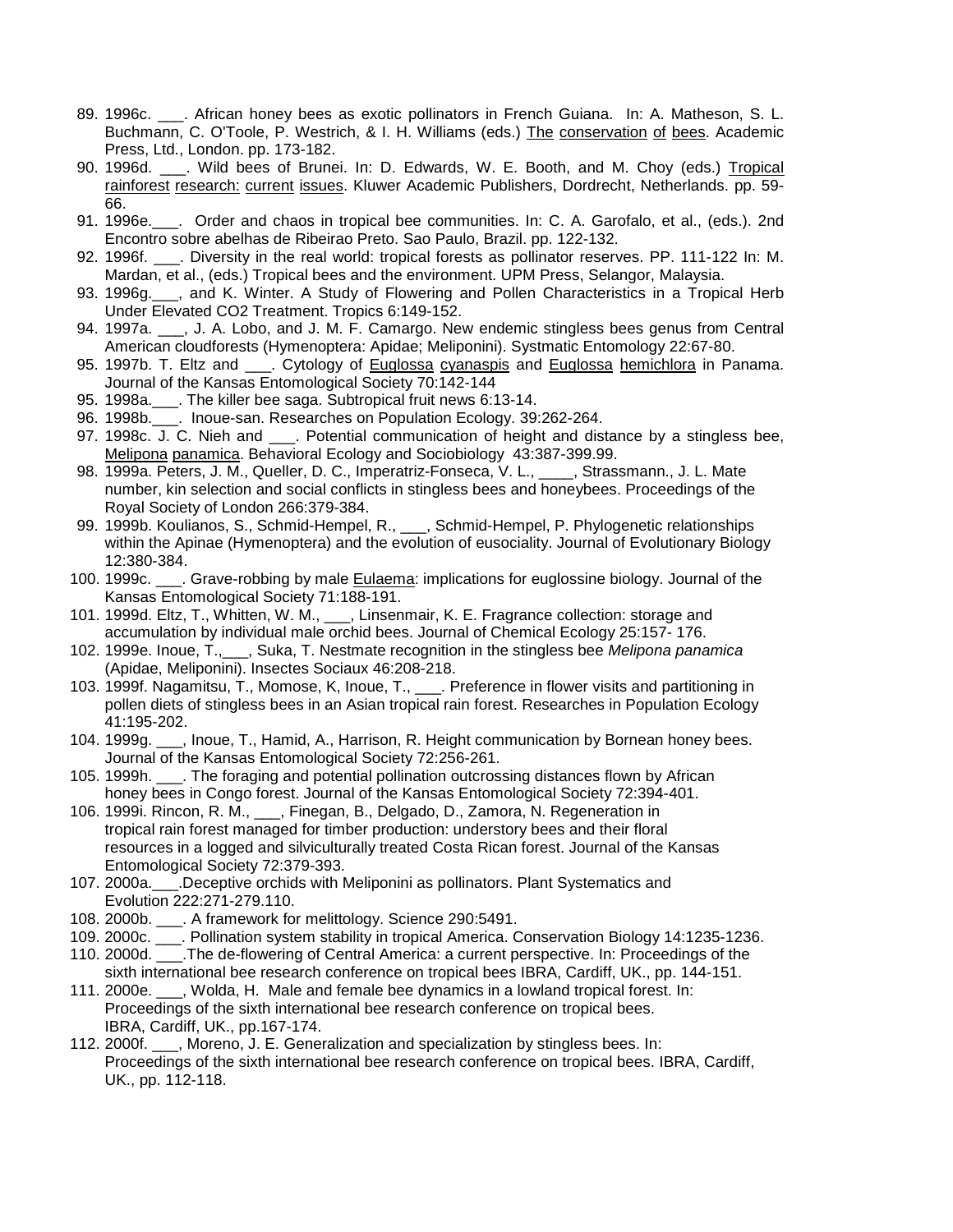- 113. 2001a. \_\_\_. Ups and downs in pollinator populations: When is there a decline? Conservation Ecology 5(1) 2 [online] URL: consecol.org/vol5/iss1/art2.
- 114. 2001b. \_\_\_, Wolda, H. Do competing honey bees matter? Dynamics and abundance of native bees before and after honey bee invasion. Population Ecology 43:53-62.
- 115. 2001c. Tanaka, H., Suka, T., \_\_\_. Genetic differentiation among geographic groups of three honey bee species, *Apis cerana*, *A. koschenvnikovi* and *A. dorsata*, in Borneo. Nature and Human Activities 6:5-12.
- 116. 2001d. \_\_\_ , Skelley, P. *Stenotarsus subtilis* Arrow (Endomychidae), the aggregating fungus beetle of Barro Clorado Island Nature Monument, Panama. Coleopterists Bulletin 55:249-263.
- 117. 2001e. Tanaka, H., \_\_\_, Kato, M., Liew, F., Gunsalam, G. Phylogenetic position of *Apis nuluensis* of northern Borneo and phylogeography of *A. cerana* as inferred from mitochondrial DNA sequences. Insectes Sociaux 48:44-51.
- 118. 2001f. \_\_\_\_. Las abejas africanas y el café en Panama. In: S. Heckadon-Moreno, ed. Panama: Puente Biologico. Pp. 131-139. Inst. Smith. Invest. Biolog., Balboa, Panama.
- 119. 2001g. \_\_\_. Searching for genetic pattern in orchid bees: a reply to Takahashi et al. Evolution 55:1900-1901
- 120. 2002a. \_\_\_. African honey bees augment neotropical coffee yield. In: P. G. Kevan and V. L. Imperatriz-Fonseca, eds. Pollinating bees: the conservation link between agriculture and nature. Pp. 255-266. Ministry of Environment, Brasilia, Brazil.
- 121. 2002b. Degen, B., \_\_\_, Loveless, M. Impact of selective logging and forest fragmentation on the seed cohorts of an insect-pollinated tropical tree: a simulation study. In B. Degen, M. Loveless and A. Kremer (eds). Proceedings of the symposium "Modelling and experimental research on genetic processes in tropical and temperate forests". Pp. 108-119. Documentos de Embrapa Amazonia Oriental, Belem, Brazil.
- 122.2002c. \_\_\_. Tropical bee colonies, pollen dispersal and reproductive gene flow in forest trees. In B. Degen, M. Loveless and A. Kremer (eds). Proceedings of the symposium "Modelling and experimental research on genetic processes in tropical and temperate forests". Pp. 30-40. Documentos de Embrapa Amazonia Oriental, Belem.
- 123. 2002d. \_\_\_. The value of bees to the coffee harvest. Nature 417:708.
- 124. 2002e. Flores, J. A., Muschler, R., Harvey, C., Finegan, B. \_\_\_. Biodiversidad functional en cafetales; el rol de la diversidad vegetal en la conservación de abejas. Agroforestería en las Américas 9:29-36.
- 125. 2003a. Schiestl, F. P., \_\_\_. Odor compound detection in male euglossine bees. J. Chemical Ecol. 29:253-257.
- 126. 2003b. Roubik, D. W., Sakai S., Gattesco, F. Canopy flowers and certainty: loose niches revisited. In Basset, Y. et al. (eds). Tropical forest arthropods. Cambridge Univ. Press. Pp. 360-368.
- 127. 2003c. Soucy, S., Giray, T., \_\_\_. Solitary and group nesting in the orchid bee *Euglossa hyacinthina* (Hymenoptera, Apidae). Insectes Sociaux 50:248-255.
- 128. 2003d. Eltz, T., \_\_\_, Whitten, M. Fragrances, male display and mating behavior of *Euglossa hemichlora* - a flight cage experiment. Physiological Entomology 28:251-260.
- 129. 2003e. Tanaka, H., Suka, T., Kahono, S., Mohamed, M., \_\_\_. 2004. Mitochondrial variation and genetic differentiation in the honey bees (*Apis cerana*, *A. koschevnikovi* and *A. dorsata*) of Borneo. Tropics 13:107-117.
- 130. 2004a. Zayed, A., \_\_\_, Packer, L. Use of diploid male frequency data as an indicator of pollinator decline. Proc. Royal Soc. Lond. B (Suppl.) 271:S9-S12.
- 131. 2004b. Kawakita, A., Sota, T., Ascher, J. S., Ito, M., Tanaka, H., Kato, M.,\_\_\_\_. Phylogeny, historical biogeography, and character evolution in bumble bees (*Bombus*: Apidae) inferred from multiple nuclear DNA data sets. Mol. Phylo. Evol. Doi:10.1016/j-ympev.2003.12.003
- 132. 2004c. \_\_\_. Sibling species of *Glossura* and *Glossuropoda* in the Amazon region (Hymenoptera; Apidae: Euglossini). J. Kansas Entomol. Soc. 77:235-253.
- 133. 2004d. \_\_\_. Long-term studies of solitary bees: what the orchid bees are telling us. Pp. 97-103 in Solitary bees — Conservation, rearing and management for pollination. B. M. Freitas and J. O. Pereira, eds. Imprensa Universitaria, Fortaleza, Brazil.
- 134. 2004e. Villanueva-G., \_\_\_. Pollen sources of long-tongued solitary bees (Megachilidae) in the biosphere reserve of Quintana Roo, Mexico. Pp. 185-190 in Solitary bees — Conservation, rearing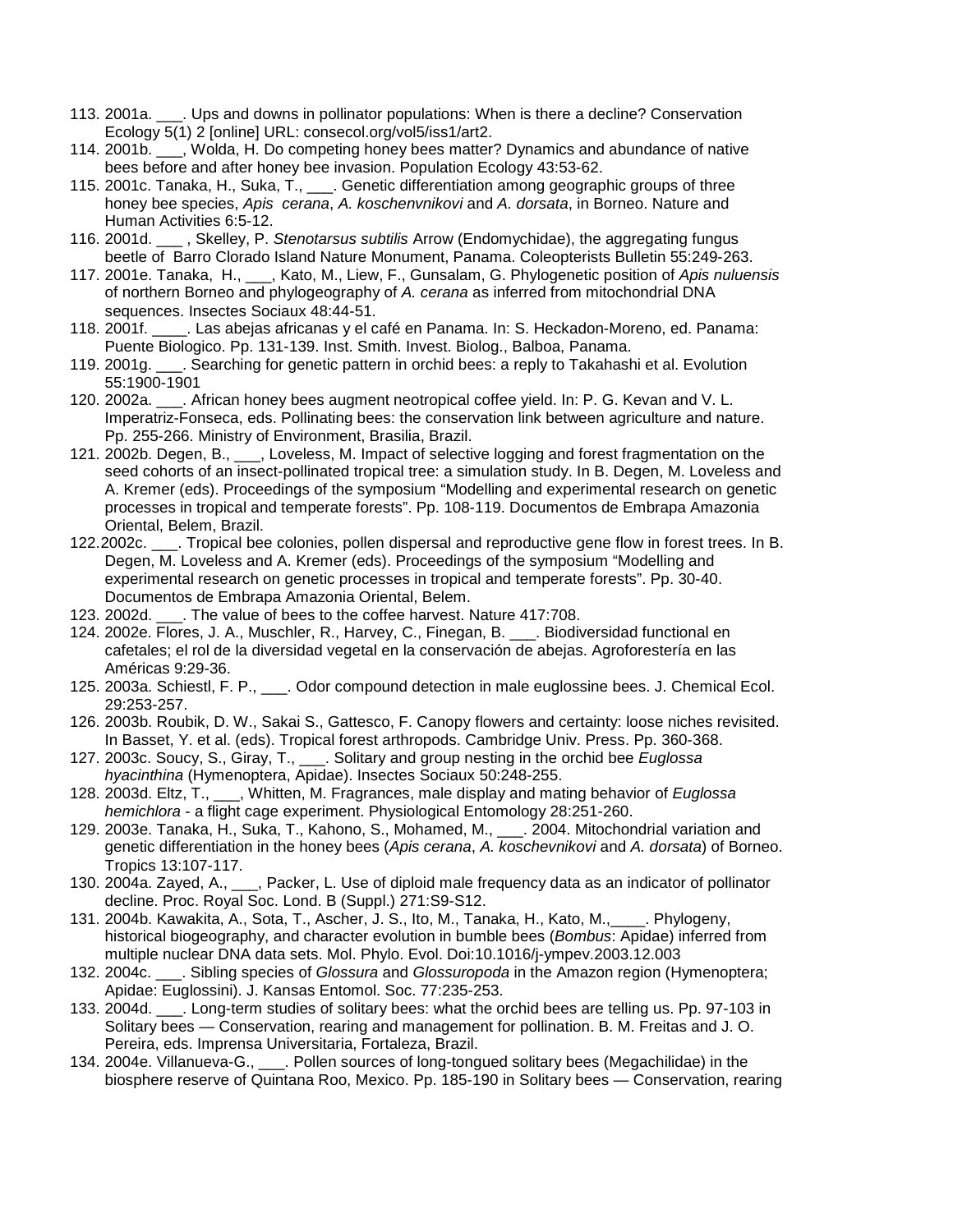and management for pollination. B. M. Freitas and J. O. Pereira, eds. Imprensa Universitaria, Fortaleza, Brazil.

- 135. 2004f. Degen, B., \_\_\_. Effects of animal pollination on pollen dispersal, self-pollination and effective reproductive population size of tropical trees: a simulation study. Biotropica 36:165-179.
- 136. 2004g. Villanueva, R., \_\_\_. Why are African honey bees and not European bees invasive? Pollen diet determination in community experiments. Apidologie 35:550-560.
- 137. 2004h. Dick, C., \_\_\_\_, Gruber, K., Bermingham, E. Long-distance gene flow and cross-Andean dispersal of lowland rainforest bees (Apidae: Euglossini) revealed by comparative mitochondrial DNA phylogeography. Molecular Ecology 13:3775-3785.
- 138. 2004i. Oliveira, R. C., Nunes, F. F., Campos, A. P. S., Vasconcelos, S. M., \_\_\_, Goulart, L. R. and Kerr, W. E. Genetic divergence in *Tetragonisca angustula*. Based in RAPD markers. Genetics and Molecular Biology. 27:181-186.
- 139. 2004j. \_\_\_. Who could deny the value of the rainforest? The Environmentalist 24:5-7.
- 140. 2005a. \_\_\_. Large processes with small targets: rarity and pollination in rain forests. Pp. 1-12 in D. Roubik, S. Sakai and A. Hamid Karim (eds.) Pollination Ecology and the rain forest: Sarawak studies. Springer-Verlag, New York.
- 141. 2005b. \_\_\_. Honeybees in Borneo. P. 89-103 in D. Roubik, S. Sakai and A. Hamid Karim (Eds.) Pollination Ecology and the rain forest, Sarawak studies. Springer-Verlag, New York.
- 142. 2005c. \_\_\_, Sakai, S., and Hamid Karim, A. Rain forest biology and the canopy system, Sarawak, 1992-2002. v-vii. In D. Roubik, S. Sakai and A. Hamid Karim (Eds.) Pollination Ecology and the rain forest, Sarawak studies. Springer-Verlag, New York.
- 143. 2005d. Eltz T., \_\_\_\_, and Lunau, K. 2005. Experience-dependent choices ensure species-specific fragrance accumulation in male orchid bees. Behav. Ecol. Sociobiol.
- 144. 2005e. Villanueva-G. R.,\_\_\_ , Colli-Ucán, W. Extinction of *Melipona beecheii* and traditional beekeeping in the Yucatán Peninsula. Bee World 86:35-41.
- 145. 2005f. Darveau, C.-A., Hochachka, P. W., \_\_\_\_, Suarez, R. K. Allometric scaling of flight energetics in orchid bees: evolution of flux capacities and flux rates. The Journal of Experimental Biology. 208:3593-3602.
- 146. 2005g. Suarez, R. K., Darveau, C.-A., Welch, K. C. Jr., O'Brien, D. M., \_\_\_, Hochachka, P. W. Energy metabolism in orchid bee flight muscles: carbohydrate fuels all. The Journal of Experimental Biology 208:3573-3579.
- 147. 2005h. Darveau, C.-A., Hochachka, P. W., Welch, K. C. Jr., \_\_\_\_, Suarez, R. K. Allometric scaling of flight energetics in Panamanian orchid bees: a comparative phylogenetic approach. The Journal of Experimental Biology 208: 3581-3591.
- 148. 2005i. Camargo, J. M. F., \_\_\_. Neotropical Meliponini: *Paratrigonoides mayri*, new genus and species from western Colombia (Hymenoptera, Apidae, Apinae) and phylogeny of related genera. Zootaxa 1081:33-45.
- 149. 2006a. Kajobe, R., \_\_\_. Honey-making bee colony abundance and predation by apes and humans in a Uganda forest reserve. Biotropica 38:210-218.
- 150. 2006b. \_\_\_\_. Stingless bee nesting biology. Apidologie 37: 124-143.
- 151. 2006c. Cortopassi-Laurino, M., Imperatriz-Fonseca, V., \_\_\_, Dollin A., Heard T., Aguilar, I., Venturieri, G. C., Eardley,C., Nogueira-Neto, P. Global meliponiculture: challenges and opportunities. Apidologie 37: 275-292.
- 152. 2006d. Zimmerman, Y. \_\_\_, Eltz, T. Species-specific attraction to pheromonal analogues in orchid bees. Behav. Ecol. Sociobiol. 60:833-843.
- 153. 2006e. Souza, B., \_\_\_, et al. 2006 Composición de la miel de abejas sin aguijón: estableciendo requisitos de calidad. Interciencia 31:867-875.
- 154. 2007a. Liu, F.,Chen, J., Chai, J., Zhang, X., Bai, X., He, D., \_\_\_\_. Adaptive functions of defensive plant phenolics and a nonlinear bee response to nectar components. Functional Ecology 21:96- 100.
- 155. 2007b. Hernandez, E .J.,\_\_\_, Nates-Parra, G. Morphometric analysis of bees in the *Trigona fulviventris* Group (Hymenoptera: Apidae). J. Kansas Entomol. Soc. 80:205-212.
- 156. 2007c. Liu, F.,\_\_\_, He, D., Li, J. Old comb for nesting site recognition by *Apis dorsata*? Field experiments in China. Insectes Sociaux 54:424-426.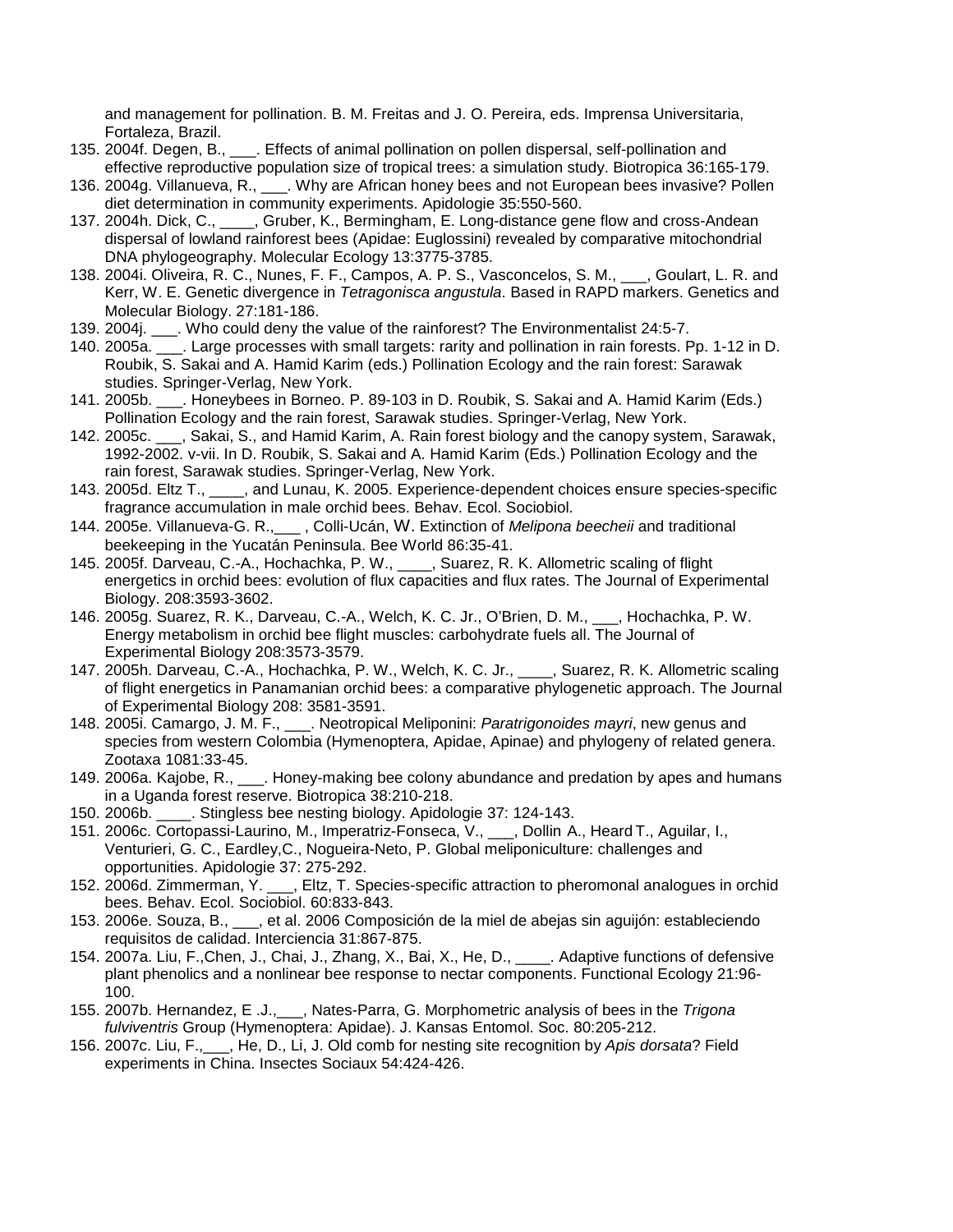- 157. 2007d. Kawakita, A., Ascher, J. S, Sota, T., Kato, M.,\_\_\_. Phylogenetic analysis of the corbiculate bee tribes based on 12 nuclear protein-coding genes (Hymenoptera: Apoidea: Apidae). Apidologie 39:1–22.
- 158. 2008a. Stearman, A. M., Stierlin, E., Sigman, M. E., \_\_\_, Dorrien, D. Stradivarius in the Jungle: Traditional Knowledge and the Use of "Black Beeswax" Among the Yuquí of the Bolivian Amazon. Human Ecology 36:149-159.
- 159. 2008b. Gonzalez, V. H., \_\_\_. Especies nuevas y filogenia de abejas de fuego *Oxytrigona* (Hymenoptera, Apidae, Meliponini). Acta Zoologica Mexicana 24:43-71.
- 160. 2008c. \_\_\_, Moreno, E. Mieles en vias de extinction. p 48. In: P. Vit, ed. Abejas sin Aguijón y valorización sensorial de su miel. Apiba-Digecex, Universidad de los Andes, Merida.
- 161. 2008d. Vit, P., Carvalho, C. A., Enrique, E., Gonzalez, I., Moreno, E., \_\_\_, Souza, B., Villa-Boas, K. Pruebas de triangulo para comparer mieles de dos species de *Melipona*. pp. 94-101 In P. Vit, ed. Abejas sin Aguijón y valorización sensorial de su miel. Apiba-Digecex, Universidad de los Andes, Merida.
- 162. 2008e. Vit, P., Carvalho C. A., Enrique, E., Gonzalez, I., Moreno, E., \_\_\_\_\_, Souza, B., Villa-Boas, K. Descripción sensorial de mieles de abejas sin aguijon de Argentina, Australia, Brazil, Guatemala y Venezuela. Pp. 102-118 In: P. Vit, ed. Abejas sin Aguijón y valorizacion sensorial de su miel. Apiba-Digecex, Universidad de los Andes, Merida.
- 163. 2009a. \_\_\_. Ecological impact on native bees by the invasive Africanized honey bee. Acta Biologica Colombiana. 14: 115-124.
- 164. 2009b.\_\_\_ , Villanueva-G., R. Invasive Africanized honey bee impact on native solitary bees: a pollen resource and trap nest analysis. Biological Journal of the Linnean Society. 98:152-160.
- 165. 2009c. Vit, P., Malaver, A.,\_\_\_, Moreno, E., Almeida Souza, B., Sancho, M. T., Fernández-Muiño, M., Almeida-Anacleto, D., Marchini, L. C., Gil, F., González, C., Aguilera, G., Nieves B. Expanded parameters to assess the quality of honey from Venezuelan bees (*Apis mellifera*). Journal of ApiProduct and ApiMedical Science 1 (3): 72-81 (2009) DOI 10.3896/IBRA.4.01.3.03.
- 166. 2009d. Small bees have a big job― holding up biome biodiversity. Pp. 26-38 In: A. Ssymank, A. Hamm, M. Vischer-Leopold, eds. Caring for pollinators: safegaurding agro-biodiversity and wild plant diversity. Bundesamt für Naturschutz, Bonn, Germany.
- 167. 2009e. \_\_\_, Moreno, E. *Trigona corvina*: An ecological study based on unusual nest structure and pollen analysis. Psyche, vol. 2009, Article ID 268756, doi:10.1155/2009/268756.
- 168. 2009f. Zimmermann, Y., \_\_\_, Quezada-Euan, J. G., Paxton, R. J., Eltz, T. Single mating in orchid bees (*Euglossa*, Apinae): implications for mate choice and social evolution. Insectes Sociaux 56:241–249.
- 169. 2010a. Ramírez, S. R., Nieh, J. C., Quental, T. B., \_\_\_, Imperatriz-Fonseca, V. L., Pierce, N. E. Molecular phylogeny of the stingless bee genus *Melipona* (Hymenoptera: Apidae) and the evolution of recruitment communication in eusocial Apidae. Molecular Phylogenetics and Evolution 56: 519-525.
- 170. 2010b. Ramirez, S., \_\_\_, Skov, C, Pierce, N. E. Phylogeny, diversification patterns and historical biogeography of euglossine orchid bees (Hymenoptera: Apidae. Biological Journal of the Linnean Society. 100, 552–572.
- 171. 2010c. Wikelski M., Moxley J. Eaton-Mordas A., Lopez-Uribe M. M., Holland R., Moskowitz*,* D., Kays, R. Large-range movements of Neotropical orchid bees observed via radio telemetry. PLoS ONE 5(5): e10738. doi:10.1371/journal.pone.0010738.
- 172. 2011a. Greco, M. K., Welz, P. M., Siegrist, M., Ferguson, S. J., Gallmann, P, \_\_\_\_, Engel, M. S. Describing an ancient bee trapped in amber using diagnostic radioentomology. Insectes Sociaux. Volume 58, Number 4, 487-494, DOI: 10.1007/s00040-011-0168-8.
- 173. \_\_\_\_, Ucan, W., Villanueva-Guterréz, R. 2011. Abejas sociales, solitarias y parásitas. pp. 205- 211 In: Pozo, C., Armijo Canto, N, and Calmé, S. Riqueza Biológica de Quintana Roo. Un Análisis para su Conservación. Vol. 2. CONABIO, ECOSUR and Gobierno del Estado de Quintana Roo.
- 174. 2012a. \_\_\_\_, Camargo, J. M. F. The Panama microplate, island studies and relictual species of *Melipona (Melikerria)* (Hymenoptera: Apidae: Meliponini). Systematic Entomology 37:189-199.
- 175. 2012b. Aebi, A., Vaissière, B. E., Van Engelsdorp, D., Delaplane, K. S., \_\_\_\_, Neumann, P. Back to the future: *Apis* versus non-*Apis* pollination - a response to Ollerton et al*.* Trends in Ecology & Evolution. 27:142-143.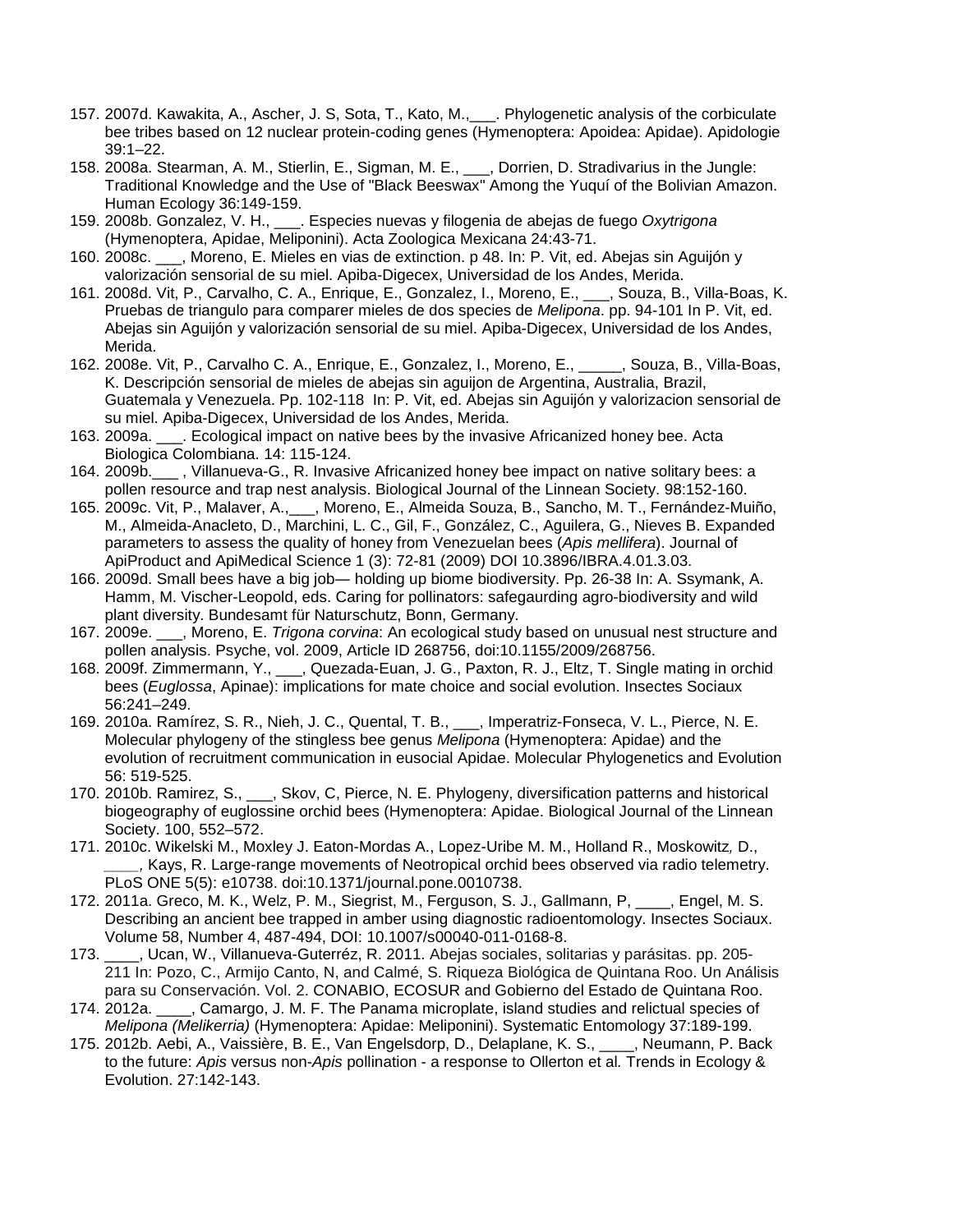- 176. 2012c. Ackerman, J. D., and \_\_\_\_. Can extinction risk help explain plant-pollinator specificity among euglossine bee pollinated plants? Oikos. 121:1821-1827.
- 177. 2012d. \_\_\_\_ Ecology and social organization of bees. Wiley library of science. eLS, DOI: 10.1002/9780470015902.a0023596
- 178. 2012e. Francoy, T. F., Faria Franco, F. de, \_\_\_\_. Integrated landmark and outline-based morphometric methods efficiently distinguish species of *Euglossa* (Hymenoptera, Apidae, Euglossini). Insectes Sociaux DOI: 10.1007/s13592-012-0132-2.
- 179. 2012f. Eckles, M. A., \_\_\_\_, Nieh, J. C. A stingless bee can use visual odometry to estimate both height and distance. J. Experimental Biology. 215: 3155-3160.
- 180. 2012g. Smith, A. R., Lopez, I., Quintero, J., Moreno. P., E., \_\_\_\_, Wcislo, W. T. Pollen use by *Megalopta* sweat bees in relation to resource availability in a tropical forest. Ecological Entomology. 37: 309-317.
- 181. 2012h. \_\_\_\_. The bee measurers. Quarterly Review of Biology. 285:87.
- 182. 2012i. Basset, Y., et al. Arthropod diversity in a tropical forest. Science 338, 1481 (2012); DOI: 10.1126/science.1226727
- 183. 2013a. Pauly, A., Pedro, S. R. M., Rasmussen, C., \_\_\_\_. Stingless bees of French Guiana (Hymenoptera: Apoidea; Meliponini). Pp. 87-98. In: Vit, P., Pedro, S. R. M., Roubik, D. W., eds. Pot-honey: A legacy of stingless bees*.* New York: Springer.
- 184. 2013b. \_\_\_\_, and Moreno. How to be a bee-botanist using pollen spectra. Pp. 295-314. In: Vit, P., Pedro, S. R. M., Roubik, D. W., eds. Pot-honey a legacy of stingless bees*.* New York: Springer.
- 185. 2013c. Barcelo Quintal, R., \_\_\_\_. *Melipona* bees in the scientific world: Western cultural views. , Pp. 247-260, In: Vit, P., Pedro, S. R. M., Roubik, D. W., eds. Pot-honey: A legacy of stingless bees*.* New York: Springer.
- 186. 2013d. LeBuhn, G., Droege, S., Connor, E. F., Gemmill-Herren, B., Potts, S. G., Minckley, R. L., Griswold, T., Jean, R., Kula, E., \_\_\_\_, Cane, J., Wetherill, K., Frankie, G., Parker, F.. Can we detect insect pollinator declines on a global scale? Conservation Biology 27:113-120.
- 187. 2013e. \_\_\_\_. Why they keep changing the names of our stingless bees (Hymenoptera: Apidae; Meliponini). A little history and guide to taxonomy. Pp. 1-7. In: Vit, P., Roubik, D.W., eds. Stingless bees process honey and pollen in cerumen pots. SABER-ULA, Universidad de Los Andes; Mérida, Venezuela.<http://www.saber.ula.ve/handle/123456789/35292>
- 188. 2014a. Villanueva-Gutierrez, R., \_\_\_\_, Colli-Ucán, W., Güemez-Ricalde, F. L., and Buchmann, S. L. A Critical View of Population Trends in Managed Mayan Honey-Making Bees (Apidae: Meliponini) in the Heart of Zona Maya. Journal of the Kansas Entomological Society 86: 352-362.
- 189. 2014b. Jernigan, C. M., \_\_\_\_, Wcislo, W. T., Riveros, A. J. Color dependent learning in restrained Africanized honey bees. J. Experimental Biology 217: 337-343.
- 190. 2014c. Villanueva-Gutiérrez, R., Echazarreta-González, C., Roubik, D. W., Moguel-Ordóñez, Y. B. Transgenic soybean pollen (*Glycine max* L.) in honey from the Yucatán peninsula, Mexico. Sci. Rep. 4, 4022; DOI:10.1038/srep04022 (2014).
- 191. 2014d. Orchids and Neotropical tropical pollinators, since Darwin's time. Pp. 229-261 In: Bernhardt, P., Meier, R., eds. Darwin's orchids: then and now. University of Chicago Press, Chicago.
- 192. 2014e. LeBuhn, G. et al. Evidence-based conservation: reply to Tepedino et al. Conservation Biology DOI: 10.1111/cobi.12438.
- 193. 2014f. Gemmill-Herren, B., Allara, M., Koomen, I, van der Valk, H., \_\_\_\_. An agroecosystem approach to protecting pollinators from pesticides. Pp. 1-13. In: Roubik, D. W., ed. Pollinator Safety in Agriculture. FAO: Rome.
- 194. 2015a. Rincón-Rabanales, M, ........., Guzmán, M. A., Salvador, M., Adriano, L., Ovando, I. High yields and bee pollination of hermaphroditic rambutan (*Nephelium lappaceum* L.) in Chiapas, Mexico. Fruits. 70: 23-27.
- 195. 2015b. Rodríguez, E., Weber, J. M., Pagé, B. \_\_\_\_, Suarez, R. K., Darveau, C. A. Setting the pace of life: Membrane composition of flight muscle varies with metabolic rate of hovering orchid bees. Proceedings of the Royal Society B. DOI: 10.1098/rspb.2014.2232
- 196. 2015c. Ramírez-Florez, E. A., Villanueva-Gutiérrez R., Roubik, D. W., Vergara, CH, Lara-Rodríguez, N., Dátillo W., Ferrer, M.E.B., Rico-Gray, E. Topological Structure of Plant-bee Networks in Four Mexican Environments. Sociobiology 62: 1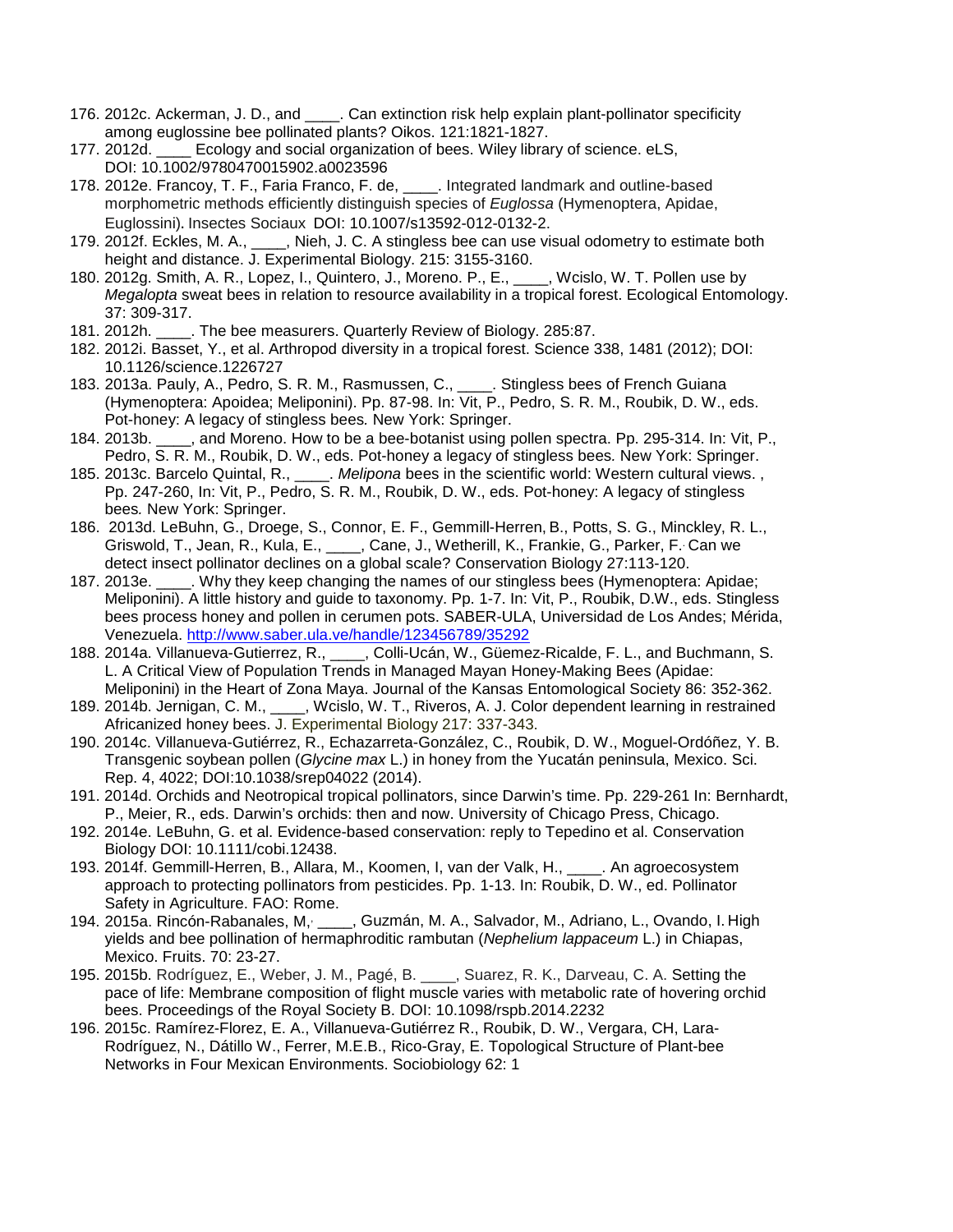- 197. 2015d. Cambra, R., \_\_\_\_, and Quintero, D. Hospederos de *Pappognatha panamensis* Quintero & Cambra, 2005 (Hymenoptera: Mutillidae) y su primer registro de distribución para Costa Rica. Boletín del museo de entomología de la Universidad del Valle (16 (1): 5-7.
- 198. 2015e. Villanueva-Gutiérrez, R., \_\_\_, Porter-Bolland, L. Bee-plant interactions: competition and phenology of flowers visited by bees. In Islebe G. A. et al., eds. Biodiversity and Conservation of the Yucatan Peninsula, Pp. 131-152. Publishing Supering Switzerland. DOI 10.1007/978-3-319-06529-8\_6
- 199. 2015f Basset, Y, \_\_\_\_, et al. Arthropod distribution in a tropical rainforest: tackling a four dimensional puzzle. PLos One. DOI: 10.1371/journal.pone.014411.
- 200. 2016a. Deng X, Mohandass D, Katabuchi M, Hughes AC,\_\_\_\_. Impact of Striped Squirrel Nectar Robbing Behaviour on Gender Fitness in *Alpinia roxburghii* Sweet (Zingiberaceae). Plos One. DOI:10.1371/journal.pone.0144585.199.
- 201. 2016b. Villanueva-G, R. and \_\_\_\_. More than protein? Bee-flower interactions and effects of disturbance regimes revealed by rare pollen in bee nests. Arthropod-Plant Interactions DOI 10.1007/s11829-015-9413-9
- 202. 2016c. McCravy K. E., Van Dyke, J., Creedy, T., \_\_\_\_. Orchid bees (Hymenoptera: Apidae: Euglossini) of Cusuco National Park, State of Cortés, Honduras. The Florida Entomologist. 99(4):765-768.
- 203. 2016d. \_\_\_\_, Gemmill-Herren, B. Developing pollination management plans across agricultural landscapes Quo vadis, Sustainable Crop Pollination? pp. 131-152 in Gemmill-Herren, B. (ed.) Pollination Services to Agriculture: Sustaining and Enhancing a Key Ecosystem Service. Earthscan; Routledge, London and New York.
- 204. 2016e.\_\_\_\_\_, and Knudsen, J. T. An embellishment that became a mutualism: inquiries on male bee tibial bouquets and fragrance-producing orchids in Panama and oceanic islands (Apidae: Apinae, Euglossini; Orchidaceae: Epidendroideae). Flora. DOI: 10.1016/j.flora.2016.11.012
- 205. in press a. Lessons from the last 20 years. In: D. W. Roubik, ed. The pollination of cultivated plants. A compendium for Practitioners. FAO/UNEP/GEF, Rome.
- 206. in press b. Applied pollination in tropical America. In: D. W. Roubik, ed. The pollination of cultivated plants. A compendium for Practitioners. FAO/UNEP/GEF, Rome.
- 207. in press c. Rincón Rabanales, et al. Pollination studies in rambutan (*Nephelium lappaceum*) in Soconusco, Chiapas, Mexico). In: D. W. Roubik, ed. The pollination of cultivated plants. A compendium for Practitioners. FAO/UNEP/GEF, Rome.
- 208. in press d. \_\_\_\_, Heard, T. A. and Kwapong, P. Stingless bees for pollination. In: D. W. Roubik, ed. The pollination of cultivated plants. A compendium for Practitioners. FAO/UNEP/GEF, Rome.
- 209. in press e. \_\_\_\_ and Moreno, J. E. A pollen atlas of cultivated plants. In: D. W. Roubik, ed. The pollination of cultivated plants. A compendium for Practitioners. FAO/UNEP/GEF, Rome.
- 210. in press f. Nogueira, D.S., Mahlmann, T., [Galaschi Teixeira,](http://lattes.cnpq.br/1670627413732368) J. S., Oliveira, M. L., \_\_\_\_. Geometric morphometry in wing venation to differentiates *Scaura latitarsis* populations (Hymenoptera: Apidae: Meliponini). Biodiversity Data Journal.
- 211. in press g. \_\_\_\_. Pushing 100 species: meliponines (Apidae: Meliponini) in a parcel of western Amazonian forest at Yasuní Biosphere Reserve, Ecuador. In: P. Vit, D. W. Roubik, S. R. M. Pedro, eds. Pot-Pollen: Stingless Bees. Melittology. Springer Science + Business Media, New York. 340 pp.
- 212. in press h. \_\_\_\_, and Moreno, J. E. The stingless honey bees (Apidae, Apinae: Meliponini) in Panama, and ecology from pollen analysis. In: P. Vit, D. W. Roubik, S. R. M. Pedro, eds. Pot-Pollen: Stingless Bees in Melittology. Springer Science + Business Media, New York. 340 pp.
- 213. in press i. \_\_\_\_, and Moreno, J. E. Pot-Pollen as a discipline. What does it include? In: P. Vit, D. W. Roubik, S. R. M. Pedro, eds. Pot-Pollen: Stingless Bees in Melittology. Springer Science + Business Media, New York. 340 pp.
- 214. in press j. Villanueva-G R., \_\_\_\_\_, Colli-Ucán W., Tuz-Novelo, M. The value of plants for the Mayan stingless honey bee *Melipona beecheii* (Apidae: Meliponini): a pollen-based study in Yucatán, Mexico. In: P. Vit, D. W. Roubik, S. R. M. Pedro, eds. Pot-Pollen: Stingless Bees in Melittology. Springer Science + Business Media, New York. 340 pp.
- 215. in review. Liu, F., \_\_\_\_, Li, J., Wang, Y. Meridian tracking and stopovers by migratory giant Asian honeybee colonies. Journal of Apicultural Research.